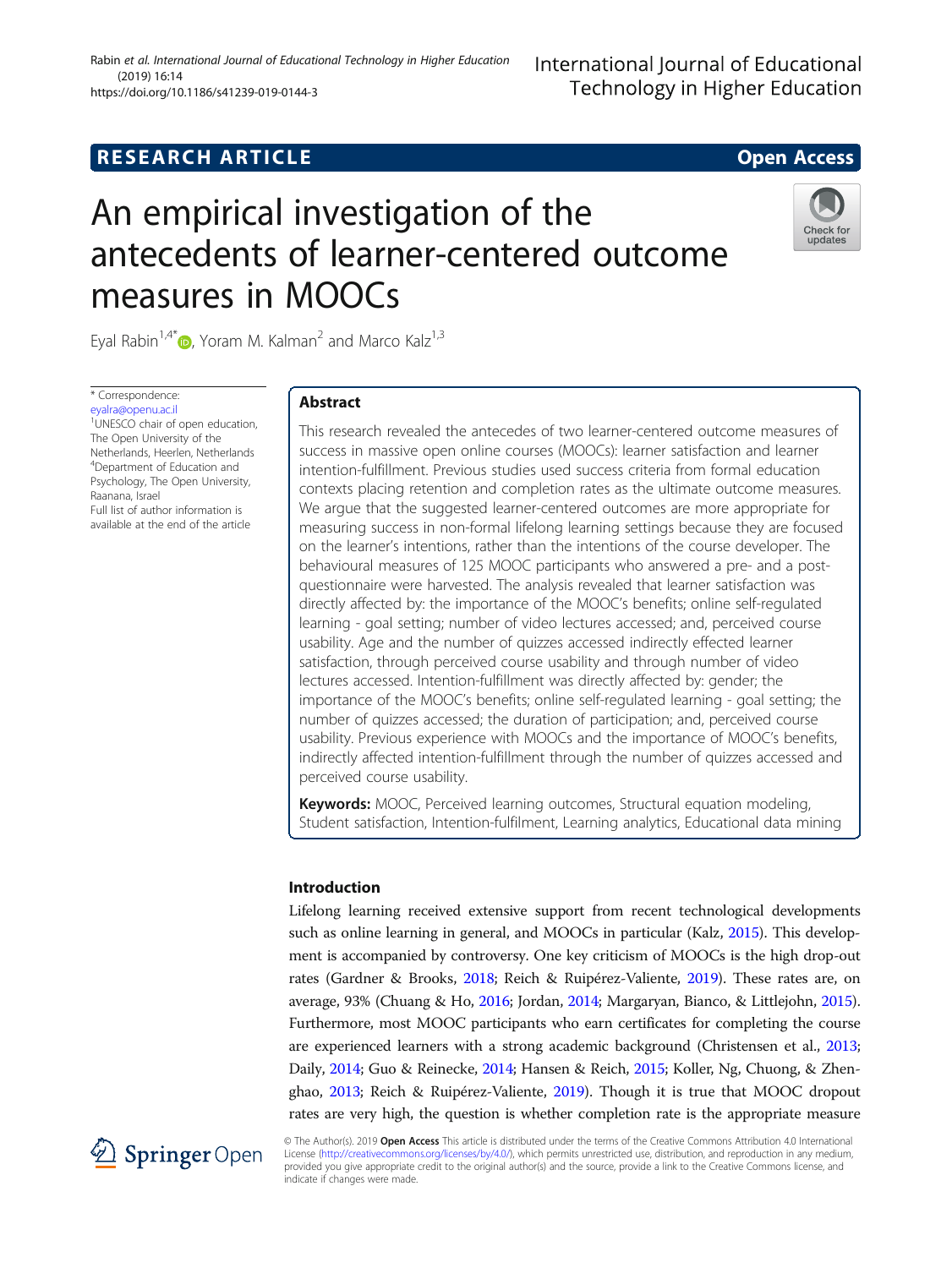for evaluating the success of this new form of lifelong learning. Completion rate is a success criterion borrowed from formal education contexts where students enroll in courses with the goal of completing them, and of satisfying the learning outcomes defined by the instructor. Rather, students may enroll in MOOCs for a variety of reasons (Littlejohn, Hood, Milligan, & Mustain, [2016;](#page-18-0) Onah, Sinclair, & Boyatt, [2014;](#page-18-0) Wang & Baker, [2018](#page-19-0)), and MOOC participants may have a variety of expected learning outcomes. For example, MOOC participants may achieve their learning goals by engaging in only a segment of the course (Ho et al., [2015](#page-18-0); Liyanagunawardena, Parslow, & Williams, [2013\)](#page-18-0). It has been proposed that the success of lifelong learning in MOOCs should be evaluated not through traditional, instructor-focused measures such as completion rates, but rather through more learner-centered measures such as learner satisfaction and the fulfillment of learner intentions (Henderikx, Kreijns, & Kalz, [2017;](#page-18-0) Reich, [2014\)](#page-18-0).

#### Learner satisfaction, and intention fulfillment

Learner satisfaction reflects students' perception of their learning experience (Kuo, Walker, Schroder, & Belland, [2014;](#page-18-0) Littlejohn et al., [2016\)](#page-18-0) and is defined as a student's overall positive assessment of his or her learning experience (Keller, [1983](#page-18-0)). While some authors have found positive correlations of student satisfaction with post-secondary student success (Chang & Smith, [2008\)](#page-17-0), and a positive relationship between learning satisfaction and the intention to use e-learning (Liaw & Huang, [2011;](#page-18-0) Roca, Chiu, & Martínez, [2006](#page-18-0)), a recent study of student data of the Open University by Rienties and Toetenel ([2016](#page-18-0)) has found that retention and satisfaction are not correlated. The authors explain these findings from a formal distance education context with the fact that learning is not always fun, and requires effort. While this explanation is relevant in the context of degree-seeking learners in formal education, the role of learner satisfaction in the open learning context of MOOCs should not be underestimated, as these learners participate in the courses for different reasons than degree-seeking students in formal education.

Another success criterion that has been proposed is learner intention-fulfillment. Intention-fulfillment emerges as a promising success measure of open courses and MOOCs, since it takes into account the personal objectives that the learners intend to achieve, rather than external success criteria (Henderikx et al., [2017\)](#page-18-0). In MOOCs and in other forms of open education, a successful learning experience can take a variety of forms, ranging from viewing a single lecture, attaining a specific skill, or studying a topic of interest, to studying a whole course and fulfilling all of its requirements.

This study focuses on learner satisfaction and learner intention-fulfillment as two learner-centered success measures and examines the factors that impact these subjective success measures in the context of a mid-sized (circa 2000 participants) MOOC on the recent history of the Middle-East. The goal of this study is to identify key factors contributing to MOOC learner satisfaction and intention-fulfillment. We examine how these two dependent variables are predicted by personal learner characteristics (demographic characteristics, previous experience with MOOCs), learner dispositions (self-regulated learning, course outcome beliefs), learner behaviour in the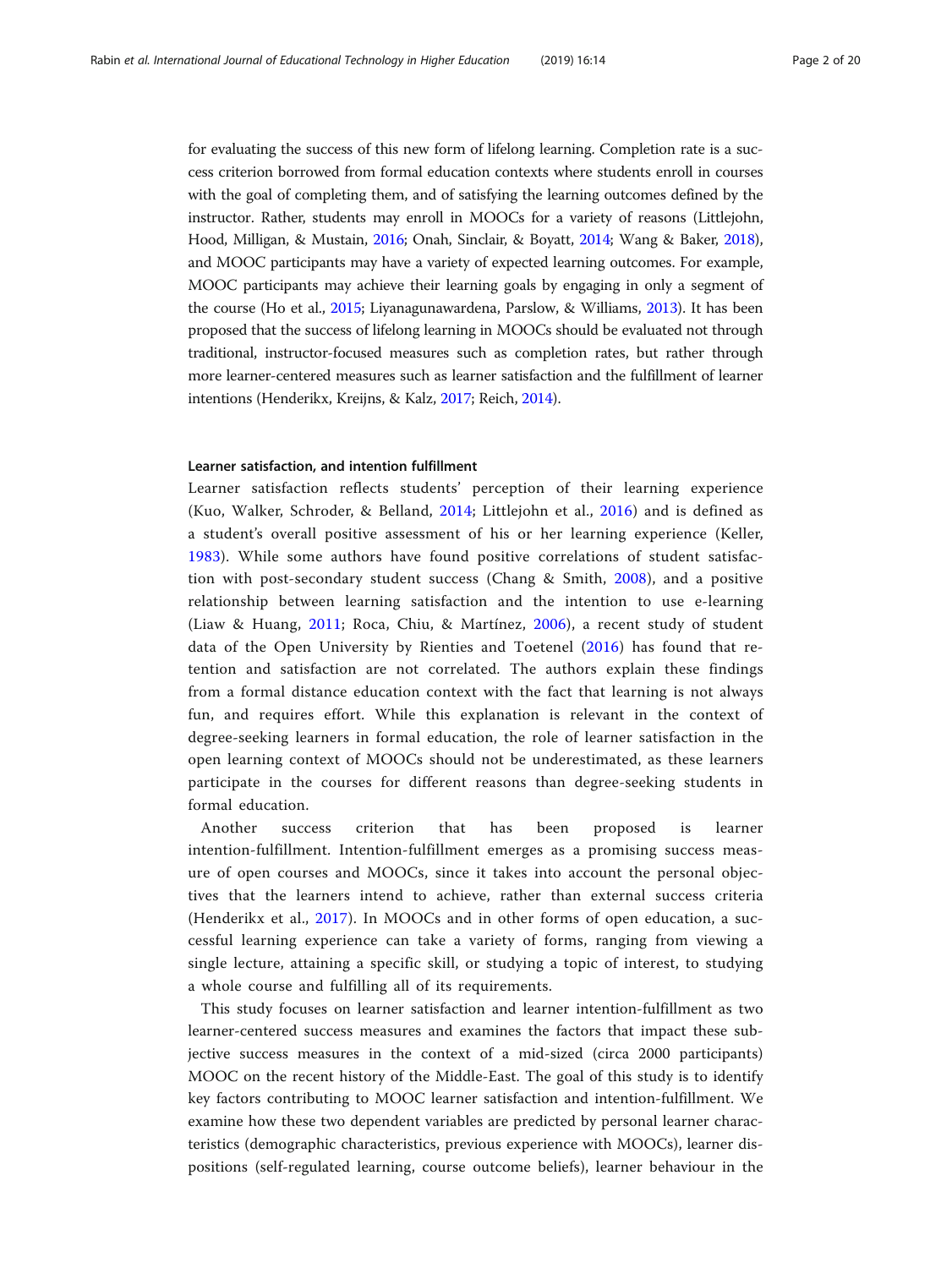MOOC (e.g. number of video lectures accessed, number of quizzes accessed), and perceived course usability (e.g. ease of navigation, website usability). Understanding the predictors of the two success criteria, learner satisfaction and intention-fulfillment, will contribute to theories of learner motivation and behavior in open online environments, as well as help create more personalized courses and provide lifelong learners with better support in open learning contexts.

The rest of the paper is organized as follows. After a review of related work on possible predictors of the learner-centered outcome variables, we propose research hypotheses. This is followed by the research model, a [Method](#page-4-0) section detailing the research methods, the participants, and the instruments used for data collection, and a [Data](#page-8-0) [analysis](#page-8-0) section. We conclude with the results and a discussion of the findings.

#### Predictors of learner satisfaction and of intention-fulfillment

#### Demographic background

MOOC learners are a heterogeneous group, comprising of male and female participants of all ages, from across the world, with different educational, socio-economic and psychological characteristics (Chuang & Ho, [2016](#page-17-0); Koller, Ng, Do, & Chen, [2013](#page-18-0)). The diversity of MOOC learners has been discussed in several studies. Some earlier studies did not identify an influence of gender on achievement or on completion rates (Breslow, Pritchard, & DeBoer, [2013](#page-17-0); Cisel, [2014](#page-17-0); R. Kizilcec, Piech, & Schneider, [2013](#page-18-0); Morris, Hotchkiss, & Swinnerton, [2015\)](#page-18-0), while other studies, such as Garrido, Koepke, Anderson, and Mena [\(2016\)](#page-18-0) found that women are more likely than men to complete a MOOC or obtain certification.

Furthermore, there are inconsistent findings about the association between age and academic achievement. Guo and Reinecke ([2014\)](#page-18-0) found a positive correlation between age and grades, while Breslow et al. [\(2013](#page-17-0)) did not find such a correlation. In an examination of completion rates, Morris et al. [\(2015](#page-18-0)) found that course completers were on average older, while those who dropped out in the first week of the course were on average the youngest group. Based on these findings, we propose the following hypotheses:

Hypothesis 1 Gender will be associated with learner behaviour in the course, and with the course outcomes: learner satisfaction and participant intention-fulfillment. Hypothesis 2 Age will be positively associated with a higher level of participant activity in the course, with higher perceived usability and with better course outcomes: learner satisfaction and participant intention-fulfillment.

#### Previous experience in MOOCs

Scholars highlight the high level of previous knowledge and competencies needed to be successful in a MOOC (Santos, Costa, & Aparicio, [2014\)](#page-19-0). Most of the participants who earn certificates for completing MOOCs are experienced learners with a strong academic background (Christensen et al., [2013;](#page-17-0) Daily, [2014](#page-17-0); Guo & Reinecke, [2014;](#page-18-0) Hansen & Reich, [2015](#page-18-0); Koller, Ng, Chuong, & Zhenghao, [2013\)](#page-18-0). Based on these findings we propose the following hypothesis: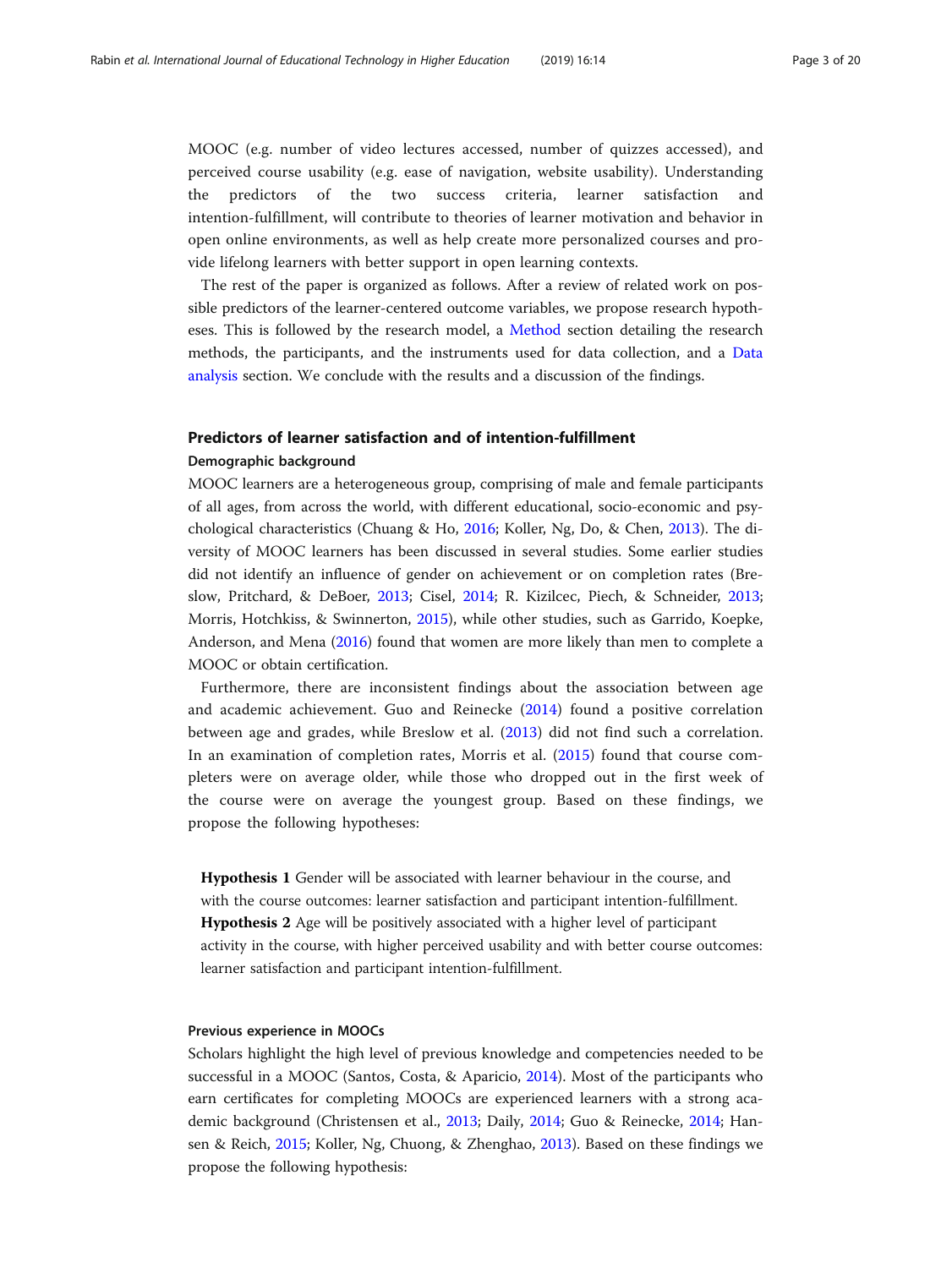Hypothesis 3 Previous experience in MOOCs will be positively associated with a higher level of participant activity in the course, and with better course outcomes: learner satisfaction and participant intention-fulfillment.

#### Course outcome beliefs

Course outcome beliefs is a variable that describes the expectations learners have regarding the outcomes of participating in the MOOC. A person may believe that taking a MOOC will result in positive outcomes such as more opportunities in the labor market or negative outcomes such as losing leisure time or creating stress. Those outcome beliefs can affect the learner's behaviour as well as the learner's evaluation of the course.

Hypothesis 4 Positive course outcome beliefs will be positively associated with a higher level of participant activity in the course, and with better course outcomes: learner satisfaction and participant intention-fulfillment.

#### Self-regulated learning

MOOCs and other forms of open online education are not only open in access, but also open for participants to choose their learning behavior, their learning path and their learning schedule (Kizilcec, Perez-Sanagustín, & Maldonado, [2017](#page-18-0); Margaryan et al., [2015](#page-18-0); Van den Beemt, Buijs, & Van der Aalst, [2018\)](#page-19-0). The self-paced nature of online courses treats the learner as an active agent, and provides learners with the freedom to select and control the resources and tools that they are using. Thus, online learning requires a high level of self-regulation. Zimmerman ([2000](#page-19-0)) defines self-regulation as "self-generated thoughts, feelings, and actions that are planned and cyclically adapted to the attainment of personal goals" (p. 14). Self-regulation is a context-specific process. In the context of learning, self-regulated learning (SRL) is defined as students' proactive actions aimed at acquiring and applying information or skills that involve setting goals, self-monitoring, time management and regulating one's efforts towards learning goal fulfillment (Järvelä, Malmberg, & Koivuniemi, [2016;](#page-18-0) Reimann, Markauskaite, & Bannert, [2014](#page-18-0); Tabuenca, Kalz, Drachsler, & Specht, [2015;](#page-19-0) Zimmerman, [1990](#page-19-0)). Several studies found a positive correlation between SRL and satisfaction in online courses (Artino, [2007;](#page-17-0) Li, [2019;](#page-18-0) Puzziferro, [2008](#page-18-0)). Learners, who do not regulate their learning process, may experience increased dissatisfaction (Sun & Rueda, [2012\)](#page-19-0). As well, goal setting and strategic planning were positively predict goal attainment in MOOCs and help seeking negatively predicts goal attainment (Kizilcec et al., [2017\)](#page-18-0). These findings lead us to the following hypothesis:

Hypothesis 5 Higher self-regulated learning capabilities will be positively associated with a higher level of participant activity in the course, and with better course outcomes: learner satisfaction and participant intention-fulfillment.

#### Perceived course usability

The usability of the course website as perceived by the user (perceived course usability) is influenced by factors such as the user's perception of the course website, and the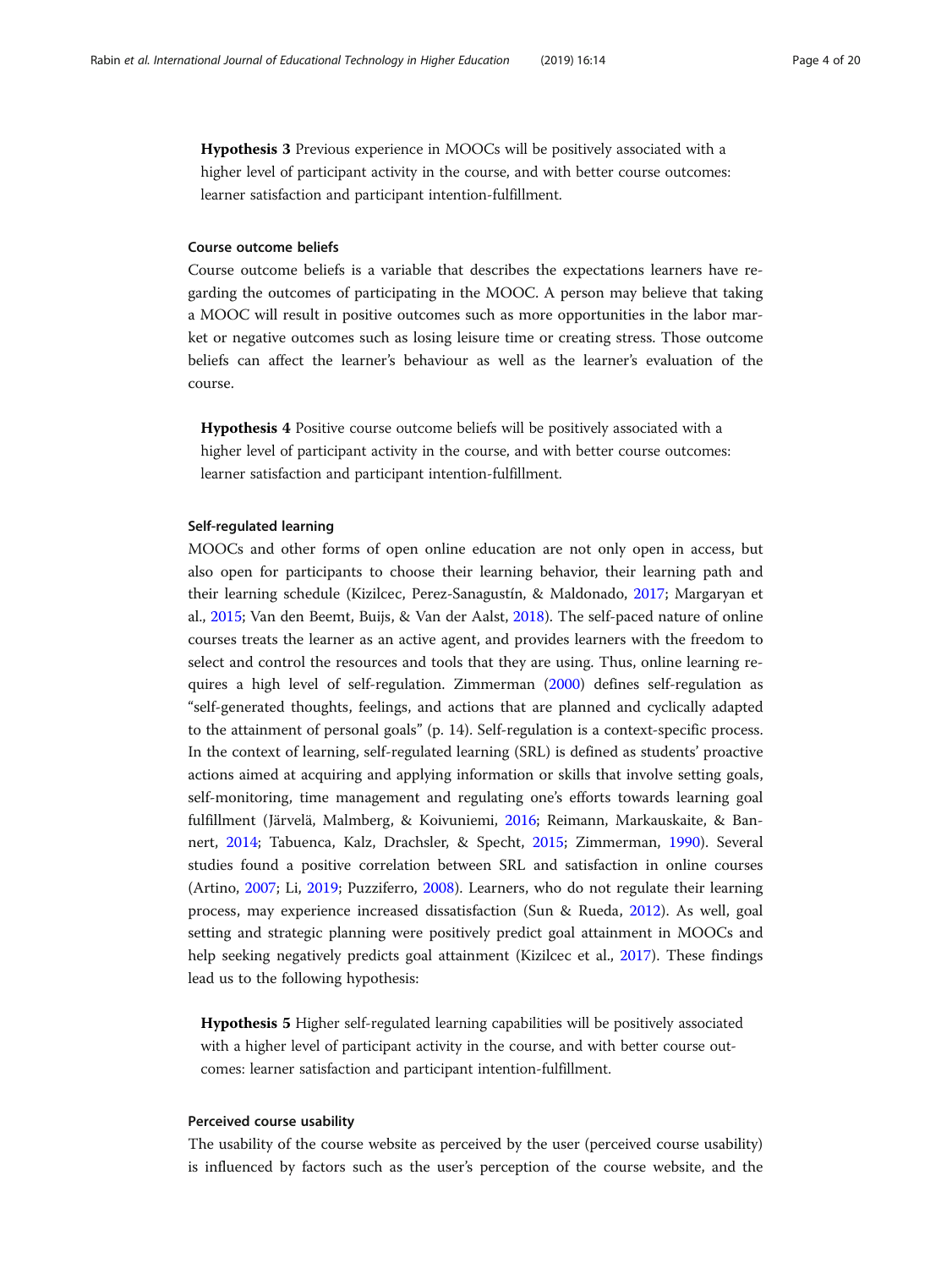<span id="page-4-0"></span>organization of the course materials into logical and understandable components (Eom, Wen, & Ashill, [2006](#page-17-0)). Usability refers to whether a system can be used with effectiveness and efficiency to enable users to achieve specified goals in a particular context of use (ISO 9241-11, [1998\)](#page-18-0). Usability affects students' learning effectiveness and overall learning experience, and the level of usability affects the satisfaction level and the learning outcomes of distance learners (Eom et al., [2006](#page-17-0)). We thus hypothesize that:

Hypothesis 6 The level of perceived course-usability will be positively associated with better course outcomes: participant learner satisfaction and intention-fulfillment.

#### Learning behaviour in MOOCs

In open learning environments like MOOCs learners can study when, where and how they wish, alone or with others, and with fewer restrictions on time or space compared to traditional online-courses. Learning behaviour in MOOCs is mostly visible through access and usage patterns of different types of resources. The participants can learn in different learning sequences by watching video lectures and by interacting with different MOOC resources (Van den Beemt et al., [2018\)](#page-19-0). The learning path can deviate from a linear course, learners can start the courses later than the original launch date, can view lectures several times, and do exercises and take quizzes several times. For example, initial findings suggest that successful MOOC certificate earners view only 78% of the course content and skip the rest (Guo & Reinecke, [2014](#page-18-0)). Successful certificate earners are also more engaged in non-linear navigation behaviour than non-certificate earners. They "jump" backwards to revisit earlier lectures or assessments up to three times more often than non-certificate earners (Guo & Reinecke, [2014](#page-18-0)). Davis, Chen, Hauff, and Houben [\(2016\)](#page-17-0) showed that learners who succesfully passed the course are more interested in their quiz scores than learners who did not, and they used progress tracking tools more often. Such learning patterns show that learners who sucesfully pass the course use better self-regulated learning strategies than those who did not pass the course. Thus, we hypothesize that:

Hypothesis 7 The number and variety of course activities performed, and the time spent on the course will be positively associated with the participant's perceived course usability, and with better course outcomes: learner satisfaction and intentionfulfillment.

In summary, the objective of this study was to identify how MOOC participant characteristics and pre-course disposition affect participant learning behaviour in the course, as well as how these predictors affect the perceived course usability, and finally, how all of these variables predict the learning outcomes: learner satisfaction and intention-fulfilment. Figure [1](#page-5-0) illustrates the research model of the study.

#### Method

#### Participants

Participants in a nine-week massive open online course (MOOC) of the Open University in Israel were surveyed for this study. The open access course was built on a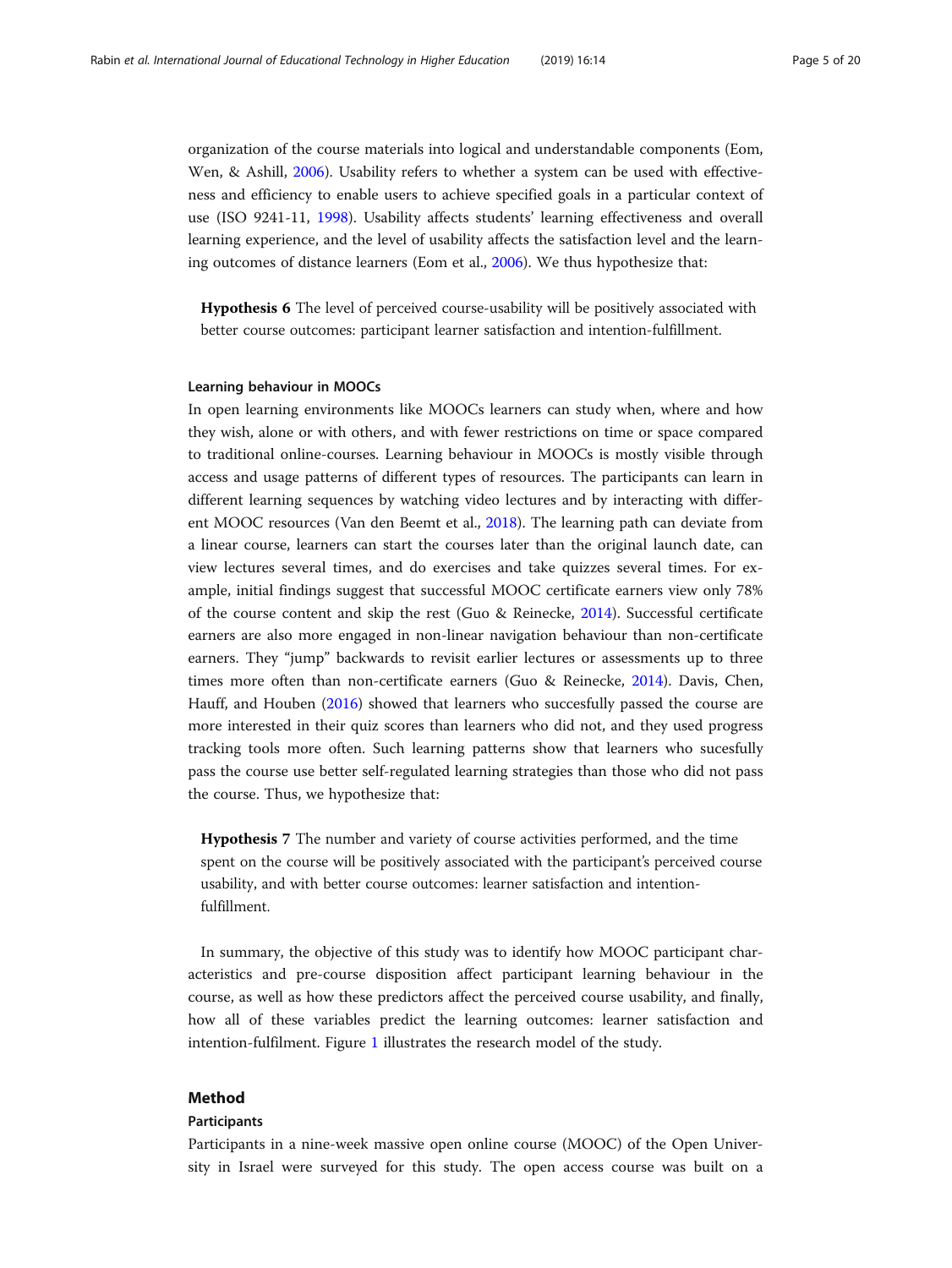<span id="page-5-0"></span>

Moodle platform and dealt with the political and sociological aspects of the "Middle East in our times". A participant was defined as a person who enrolled to the MOOC and who participated in at least one activity in the course. The course was open and free to the Hebrew speaking public without any prerequisites, and did not award academic credit other than a certificate of participation. Each week, a new topic was opened to the participants and the participants were able to watch video lectures, answer multiple choice questions and quizzes, and respond to discussion questions in discussions forums. Participants who fulfilled all of the course assignments received a certificate of participation without charge.

During the course, participants' online activities were recorded in a log-file. All MOOC participants were invited to respond to two questionnaires: a pre- and a post-course online survey. The survey was not mandatory. Of the 2007 participants who enrolled to the course and participated in at least one activity, 377 (18.7%) participants responded to the pre-questionnaire and 190 (9.5%) participants responded to the post-questionnaire. In total, 125 (6.2%) participants took part in all three stages of the study by answering the pre-questionnaire, participating in at least one MOOC activity, and answering the post-questionnaire. This paper reports findings on this group.

The participants in this study were diverse. Ages ranged from 18 years old to 85 (M  $= 61$ ,  $SD = 14.01$ ). Course participants under the age of 18 were not included in the study. 56% of the participants were male and 44% were female. On average, the participants rated themselves as highly skilled internet users on a scale of 1–7 (Very low to very high Internet skills) ( $M = 6.23$ ,  $SD = 0.65$ ), though a majority (63.7%) reported that this MOOC was their first online learning experience. The sample of participants included in the study is demographically similar to the population which enrolled in the MOOC: Age and gender of the participants were compared to demographics reported by 457 (23%) course enrollees who responded to a short survey at the beginning of the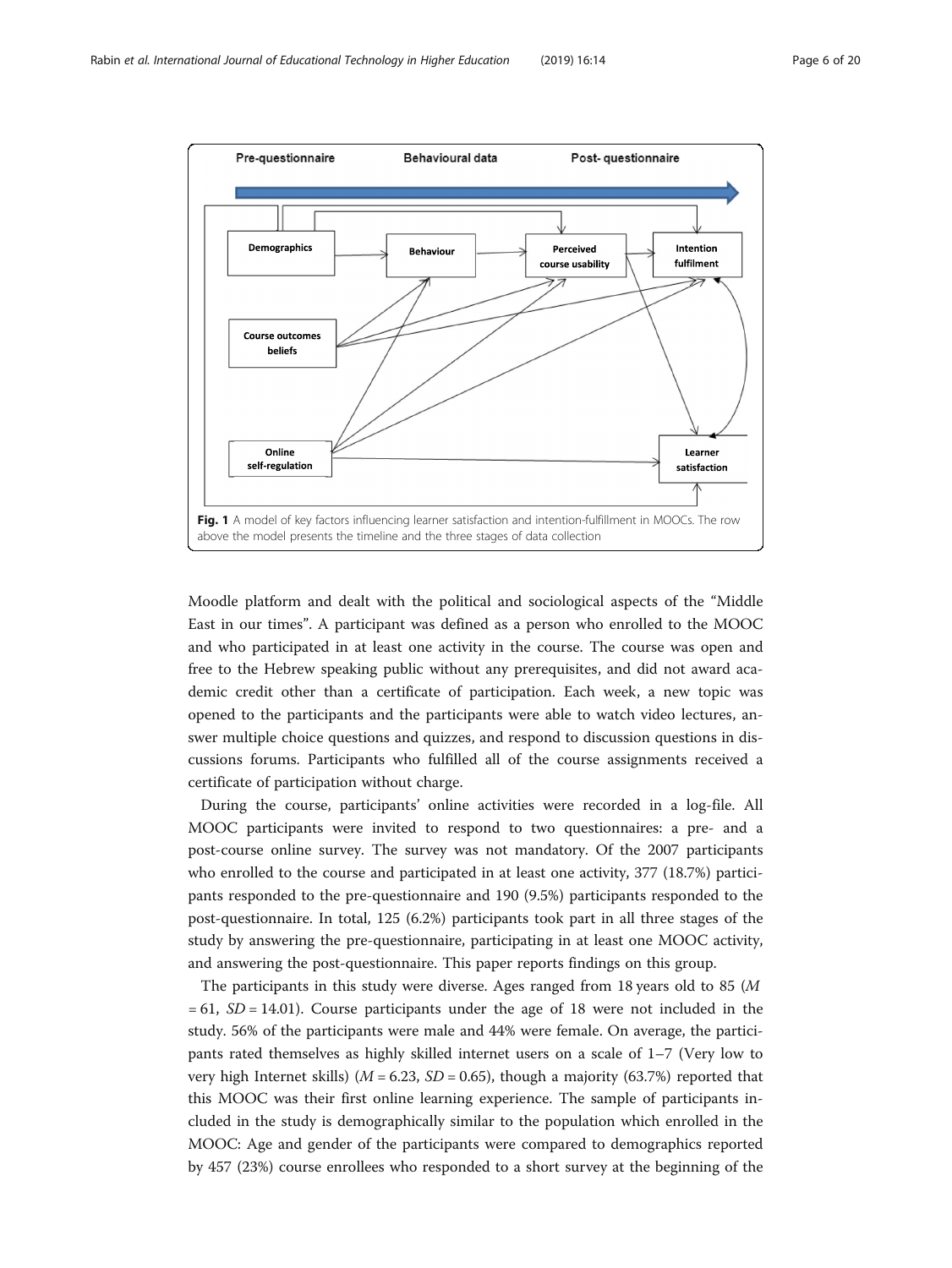course that included questions about the gender and the age of the participants. The participant pool was not significantly different from the enrollee pool: A Chi-square test reveals that the gender distribution in the two samples was similar  $(Chi<sup>2</sup><sub>(1)</sub> = 0.04,$  $p = .84$ , Male<sub>brief survey</sub> = 57%), and t-test for independent samples revealed that there are no differences in the participants age  $(t_{(580)} = 0.83, p = .41, M_{\text{brief survey}} = 59.97, SD =$ 16.02). The similarity in gender and age between the large sample and the research sample enables us to generalize the research results beyond the sample of participants who met all of the inclusion criteria.

#### Assessments and measures

As explained in [Participants](#page-4-0) section, this study comprised three stages of data collection: a pre-course questionnaire, behavioural data collected from log-files, and a post-course questionnaire. All MOOC participants were invited to answer the pre-course questionnaire via email immediately after they had enrolled to the MOOC, and a reminder was sent after 1 week to those who did not yet respond to the questionnaire. In addition, an invitation to participate in the pre-course questionnaire was posted to the MOOC bulletin board. All participants were informed that responding to questionnaire is voluntary, and signed an informed consent before taking the questionnaire. Similarly, on the last week of the MOOC, all enrollees were invited to the post-questionnaire by email, with a reminder after 1 week. A unique identifier connected the survey responses and the behavioural data. An anonymization process had been implemented ahead of the statistical analysis.

#### Pre-questionnaire

The pre-questionnaire included three sections – demographics, course outcome beliefs, and online SRL.

Demographics Participants reported gender, age, and number of MOOCs previously taken. Gender was a two-category variable with male coded as 1 and female coded as 2. Age was reported in years. Previous experience with MOOCs was measured by the number of MOOCs that the participants took up to the time of the survey. The variable was coded as a dummy variable – Took  $(1')$  or did not take  $(0')$  at least one MOOC in the past.

Course outcome beliefs Two indices measured course outcome beliefs. (A) Importance of the benefits of participating in the MOOC ('importance of MOOC's benefits'): Eighteen items including statements such as 'will increase my chances in the labour market', and 'will allow me to do my job better' (Cronbach's alpha = .92). (B) Importance of the disadvantages of participating in the MOOC ('importance of MOOC's disadvantages'): Five items including statements such as 'will limit my free time with family and friends', 'will force me to buy a new multimedia computer' (Cronbach's alpha = .74).

Online SRL Two indices measuring online self-regulation were adapted from the OLSQ (Barnard, Lan, To, Paton, & Lai, [2009](#page-17-0)). (A) Goal setting: The ability to set goals for the learning process (e.g. 'I maintain a high standard of learning in my online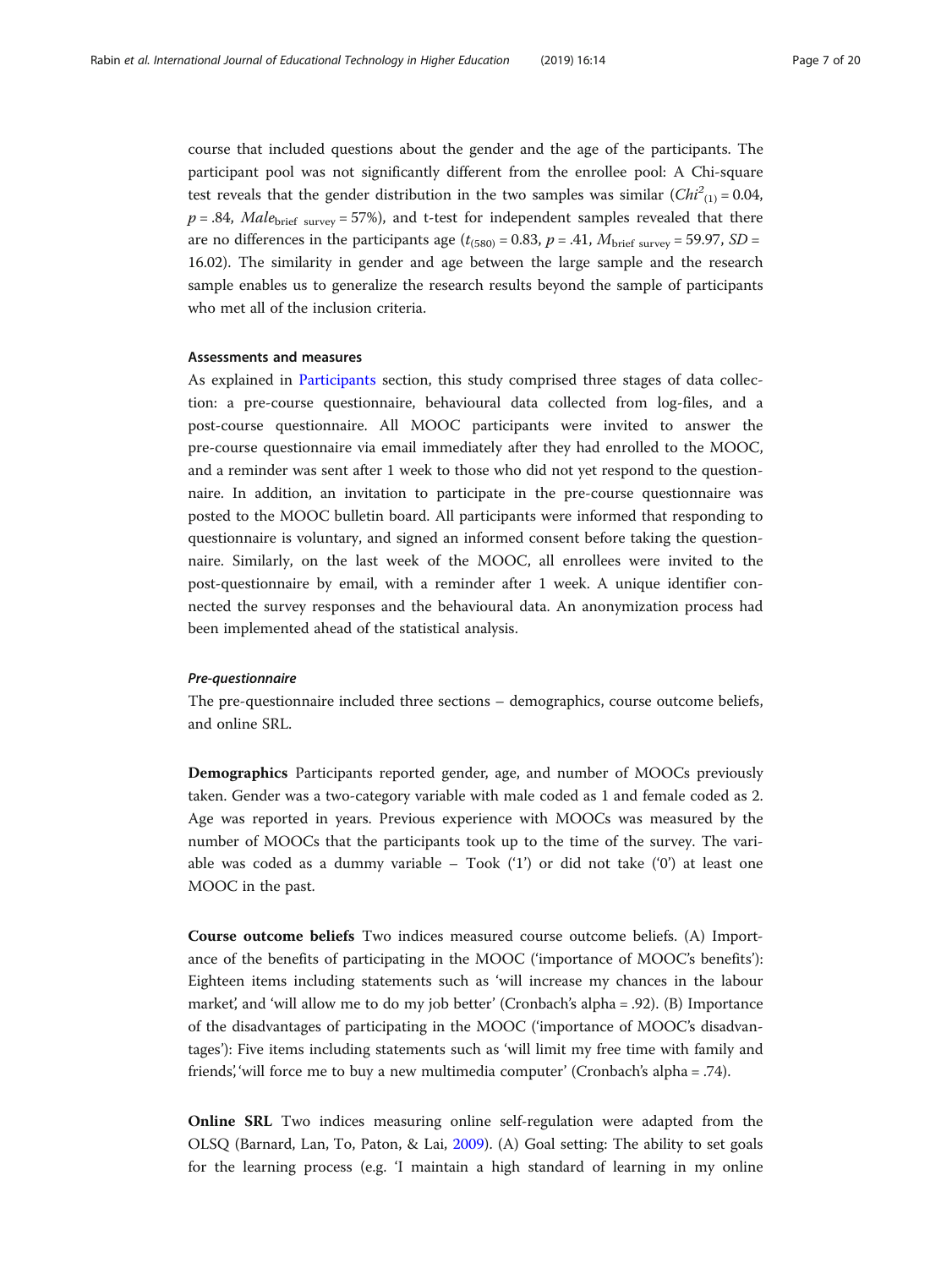courses', and 'I set short-term (daily or weekly) goals as well as long-term goals (monthly or for the semester) ') (Cronbach's alpha = .87). (B) Environmental structuring: The ability to arrange the location for studying (e.g. 'I choose the location where I study to avoid too much distraction', 'I find a comfortable place to study') (Cronbach's alpha = .85). Each index included five items. The other four self-regulation scales had not been used in order to decrease the load on the participants. All the indices were on a 7-point Likert scale.

#### Behavioural measurements

The behavioural measurements were extracted from the log file of the course. The measurements included: (A) The number of video lectures that the participant accessed during the course ('number of videos accessed'). The participants could access the same video lecture more than once. (B) The number of quizzes that the participant accessed during the course ('number of quizzes accessed'). The quizzes were self-evaluation activities that enabled participants to assess their knowledge. The participants could access the same quiz more than once. (C) The number of discussion forums that the participant accessed during the course ('number of forums accessed'). Participants who asked to get a certificate of course completion were asked to post at least two comments to a weekly discussion forum. (D) The duration of time the MOOC was taken ('duration of participation'). This measure was calculated by subtracting the time of the last log-on of the participant in the course, from the time of the first log-on. (E) The total number of MOOC activities the participant participated in, including the number of lectures, quizzes and forums accessed ('number of activities accessed'). This behavioural measurements were log-transformed in order to get a normal distribution of the variable. (F) Whether the participant received a certificate of course completion ('receiving completion certificate'). The criteria for receiving the certificate were based on completing a minimal quota of course activities.

#### The post-questionnaire

The post-questionnaire included three sections – perceived course usability, learner satisfaction and intention-fulfillment.

Perceived course usability Seventeen items on 7-point Likert scale ranging from 1 'totally don't agree' to 7 'strongly agree', including items such as 'It is easy to learn to use this MOOC virtual learning environment', 'I know where to go in this MOOC virtual learning environment' (Cronbach's alpha = .84).

Learner satisfaction Single item on a Likert scale ranging from 1 'very unsatisfied' to 7 'extremely satisfied': 'How satisfied have you been with this MOOC?'

Intention-fulfillment Four items on 7-point Likert scale ranging from 1 'totally don't agree' to 7 'strongly agree', including items such as: 'I achieved my personal learning goals by participating in this MOOC', 'the MOOC met my expectations' (Cronbach's alpha = .89).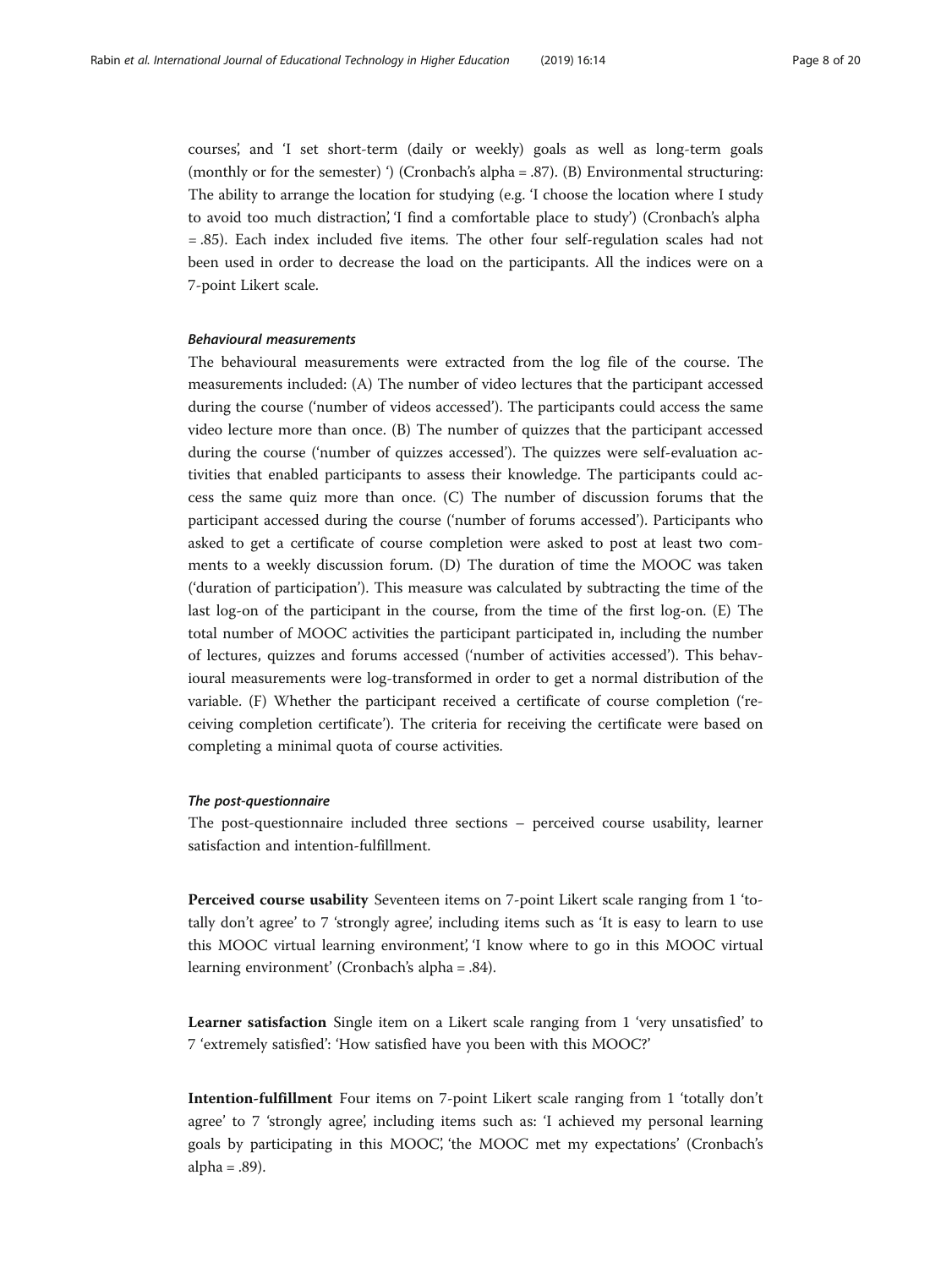#### <span id="page-8-0"></span>Data analysis

Bivariate correlation analyses (Pearson product moment) were performed in order to identify the predictors of learner satisfaction and intention-fulfillment. The Pearson correlation coefficient (r), ranging between  $-1$  and  $+1$ , indicates the strength and the direction of the relationship of each independent variable with the other independent and dependent variables.

As a preliminary step in preparation for the linear regression analysis, the correlations between the independent variables were evaluated to identify multicollinearity. Afterwards, stepwise hierarchical linear regression models were performed with learner satisfaction and intention-fulfillment as the dependent variables. Independent variables with higher than bivariate correlation of .60 were entered into the same regression model in a stepwise manner in order to avoid violation of the regression assumptions. Furthermore, in every regression analysis, variance inflation factor (VIF) and tolerance values were checked in order to find evidence of multicollinearity.

Finally, structural equation model-based PLS methodology was employed to examine the shared effect of the independent variables on each other and on the dependent variables: learner satisfaction and intention-fulfillment. PLS is well suited for this research because it is useful for early stages of theory building and testing (Chin, [1998\)](#page-17-0). To reduce the model complexity, only variables that had been identified as significant predictors in the linear regression were entered the model.

#### Results

The study's two dependent variables are the outcome measures of success: learner satisfaction and intention-fulfillment. Table 1 presents the results of a Pearson bivariate

| Variables                              | Intention fulfilment | Learner satisfaction |
|----------------------------------------|----------------------|----------------------|
| Pre-course                             |                      |                      |
| Age                                    | .15                  | $.22*$               |
| Gender                                 | $-.15$               | .11                  |
| Previous experience with MOOCs         | .07                  | .01                  |
| Importance of MOOC's benefits          | $.26***$             | $.29***$             |
| Importance of MOOC's disadvantages     | .04                  | .05                  |
| Online SRL - Environmental structuring | $.21*$               | $.21*$               |
| Online SRL - Goal setting              | $.33***$             | $.31***$             |
| Behavioural variables                  |                      |                      |
| Number of videos accessed              | $.30***$             | $43***$              |
| Number of quizzes accessed             | $.37***$             | $.37***$             |
| Number of forums accessed              | $.24***$             | $.16*$               |
| Duration of participation              | $.24*$               | $.19*$               |
| Number of activities accessed          | $.36***$             | $.34***$             |
| Receiving completion certificate       | $.41***$             | $.38***$             |
| Post-course variables                  |                      |                      |
| Perceived course usability             | $.37***$             | $.44***$             |

Table 1 Pearson correlations between the predictor variables and the two dependent variables

Gender - male coded as '1' and female coded as '2', Previous experience with MOOCs – yes coded as '1', Receiving completion certificate - received a certificate coded as '1'

 $*p < .05, **p < .01, **p < .001$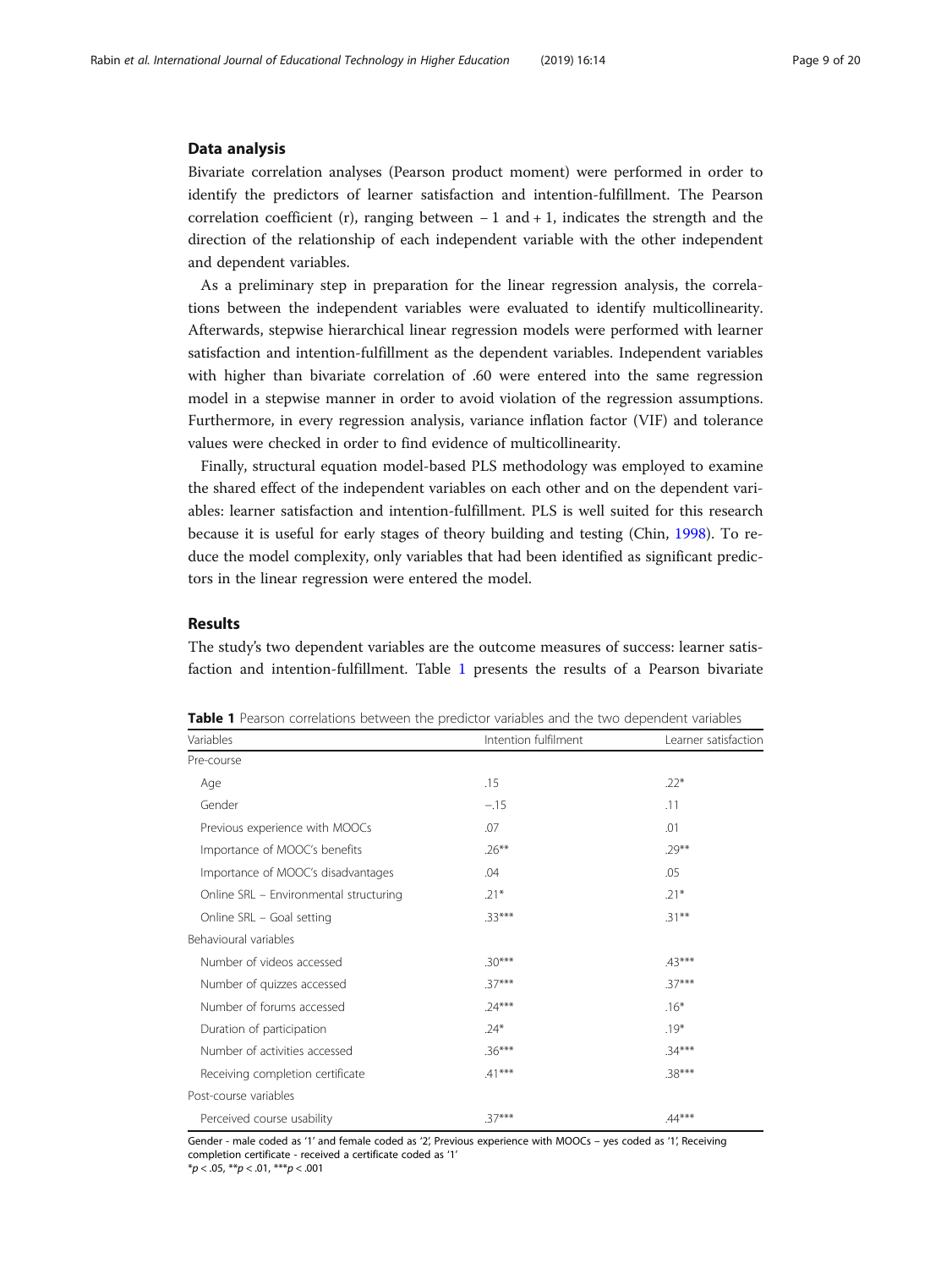<span id="page-9-0"></span>correlation analyses between the independent variables and the two dependent variables. Appendix includes the Pearson bivariate correlations between all the research variables. Furthermore, learner satisfaction and intention-fulfillment were found to be highly correlated ( $r = .78$ ,  $p < .001$ ).

#### Learner satisfaction

A hierarchical linear regression to predict the level of learner satisfaction was performed in four stages. In the first stage, demographic predictors  $-$  age, gender and previous experience with MOOCs entered to the regression in Enter mode. In the following steps the variables were entered in a stepwise method in order to avoid multicollinearity. The second step included predictors from the pre-questionnaire that were found to be in correlation with learner satisfaction (see Table [1\)](#page-8-0). The variables entered were: the importance of MOOC's benefits, the importance of MOOC's disadvantages, the level of online SRL in environmental structuring and the level of SRL in goal setting. In the third step, behavioural indices that were in correlation with learner satisfaction (see Table [1\)](#page-8-0) were entered. The variables entered were – the number of videos accessed,

**Table 2** Stepwise linear regression predicting learner satisfaction, performed in four stages

| Stage               | Predictor                      | Beta   | T                 | $R^2$ | $\triangle R^2$ | $F$ (df)         |
|---------------------|--------------------------------|--------|-------------------|-------|-----------------|------------------|
| 1 (Demographics)    |                                |        |                   | .08   | .08             | 2.46 (2,85)      |
|                     | Gender                         | .17    | 1.62              |       |                 |                  |
|                     | Age                            | .27    | $2.48*$           |       |                 |                  |
|                     | Previous experience with MOOCs | $-.05$ | 0.47              |       |                 |                  |
| 2 Pre-questionnaire |                                |        |                   | .21   | $.13***$        | $4.36***$ (5,83) |
|                     | Gender                         | .13    | 1.27              |       |                 |                  |
|                     | Age                            | .22    | $2.15*$           |       |                 |                  |
|                     | Previous experience with MOOCs | $-.09$ | 0.93              |       |                 |                  |
|                     | Online SRL - Goal setting      | .27    | $2.64*$           |       |                 |                  |
|                     | Importance of MOOC's benefits  | .22    | $2.15*$           |       |                 |                  |
| 3 Behaviour         |                                |        |                   | .32   | $.11***$        | $6.50***$ (6,82) |
|                     | Gender                         | .09    | 0.98              |       |                 |                  |
|                     | Age                            | .14    | 1.44              |       |                 |                  |
|                     | Previous experience with MOOCs | $-.06$ | $-0.64$           |       |                 |                  |
|                     | Online SRL - Goal setting      | .26    | $2.72***$         |       |                 |                  |
|                     | Importance of MOOC's benefits  | .18    | 1.90 <sub>0</sub> |       |                 |                  |
|                     | Number of videos accessed      | .36    | $3.83***$         |       |                 |                  |
| 4 Usability         |                                |        |                   | .42   | $.10***$        | 8.39*** (7,81)   |
|                     | Gender                         | .08    | 0.88              |       |                 |                  |
|                     | Age                            | .12    | 1.28              |       |                 |                  |
|                     | Previous experience with MOOCs | $-.09$ | $-1.08$           |       |                 |                  |
|                     | Online SRL - Goal setting      | .23    | $2.63***$         |       |                 |                  |
|                     | Importance of MOOC's benefits  | .16    | 1.87 <sub>0</sub> |       |                 |                  |
|                     | Number of videos accessed      | .30    | $3.36***$         |       |                 |                  |
|                     | Perceived course usability     | .33    | $3.70***$         |       |                 |                  |

Gender - male coded as '1' and female coded as '2', Previous experience with MOOCs – yes coded as '1'

 $\wedge p < .10, \nmid p < .05, \nmid p < .01, \nmid \wedge p < .001$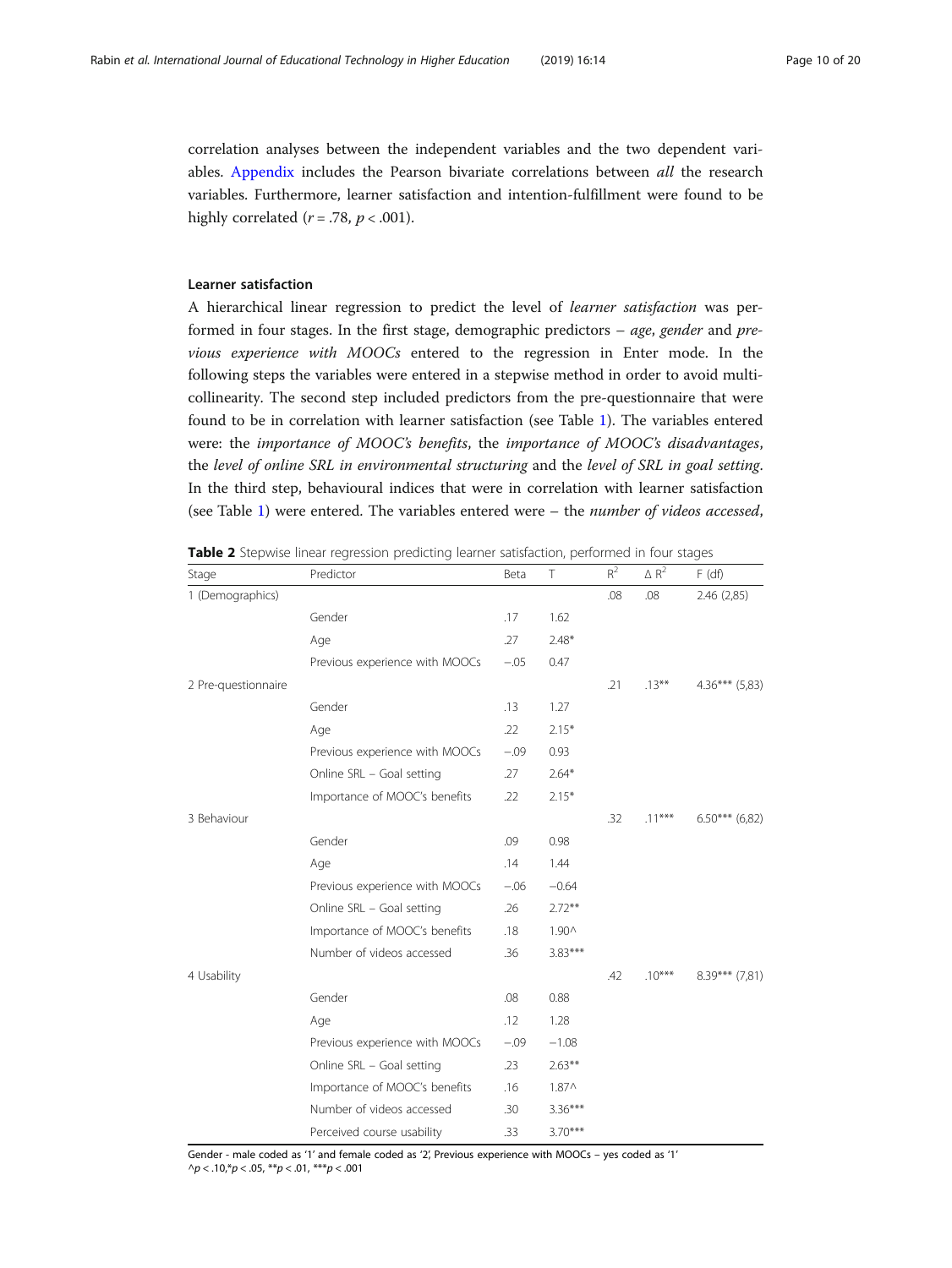the number of forums accessed, the number of quizzes accessed, and the duration of participation. In the fourth step, the perceived level of the course's usability was entered into the analysis. The results of the four stages are presented in Table [2.](#page-9-0)

As seen in Table [2,](#page-9-0) the more the participants set goals for their online learning and the more they perceived the importance of the benefits of taking the MOOC as high, the more they reported higher satisfaction from the course. From the behavioural measurements, the more video lectures the participant accessed, the higher their level of course satisfaction. Lastly, the higher the participants' perceived course usability, the more they reported satisfaction from the course. All the variables together explained 42% of the variance of the learner satisfaction variable.

#### Intention-fulfillment

A hierarchical linear regression was performed in four stages in order to predict the level of participant intention-fulfillment. In the first stage, the three demographic predictors age, gender and previous experience with MOOCs, were entered to the regression as control variables. In the following three stages, the variables were entered in a stepwise manner in order to avoid multicollinearity. In the second stage, predictors from the pre-survey that were found to correlate with the level of intention-fulfillment (see Table [1](#page-8-0)) were entered. These variables were: the importance MOOC's benefits, and the level of online SRL: environmental structuring and goal setting. In the third stage, behavioural predictors that were found to correlate with the level of intention-fulfillment (see Table [1](#page-8-0)) were entered. The variables entered were: number of videos accessed, number of forums accessed, number of quizzes accessed, and duration of participation. In the fourth stage the perceived course's usability, was entered. The results of the four stages are presented in Table [3.](#page-11-0)

As seen in Table [3,](#page-11-0) female participants reported a higher level of intention fulfillment than male participants. The more participants set goals for their online learning and the more they perceived the importance of the benefits of taking a MOOC to be high, the more they reported higher intention-fulfillment.

From the behavioural measurements, the longer the duration of participation, and the higher the number of quizzes accessed during the course, the more they reported higher intention-fulfillment. Lastly, the higher the participants` perceived course usability, the more they reported that their intentions were fulfilled. All the variables together explained 37% of the variance of the intention-fulfillment variable.

#### Prediction of learner satisfaction and intention-fulfilment with SEM analysis

Structural equation modeling (SEM) - based PLS methodology with maximum-likelihood estimation was conducted using Amos 22 in order to model the relationships between the variables. Missing variables were rare and were imputed using regression estimation (Schreiber, [2008\)](#page-19-0). The variables for the SEM analysis were selected based on the significant correlations identified in Table [1](#page-8-0), and the significant coefficients identified in Tables [2](#page-9-0) and [3.](#page-11-0) The results are presented in Fig. [2.](#page-12-0) All paths in the model are significant, and non-significant paths were removed. Sample size had been found sufficient for the number of the variables that had entered into the model (Bentler & Chou, [1987](#page-17-0); Tabachnick & Fidell, [2001\)](#page-19-0). The model goodness of fit is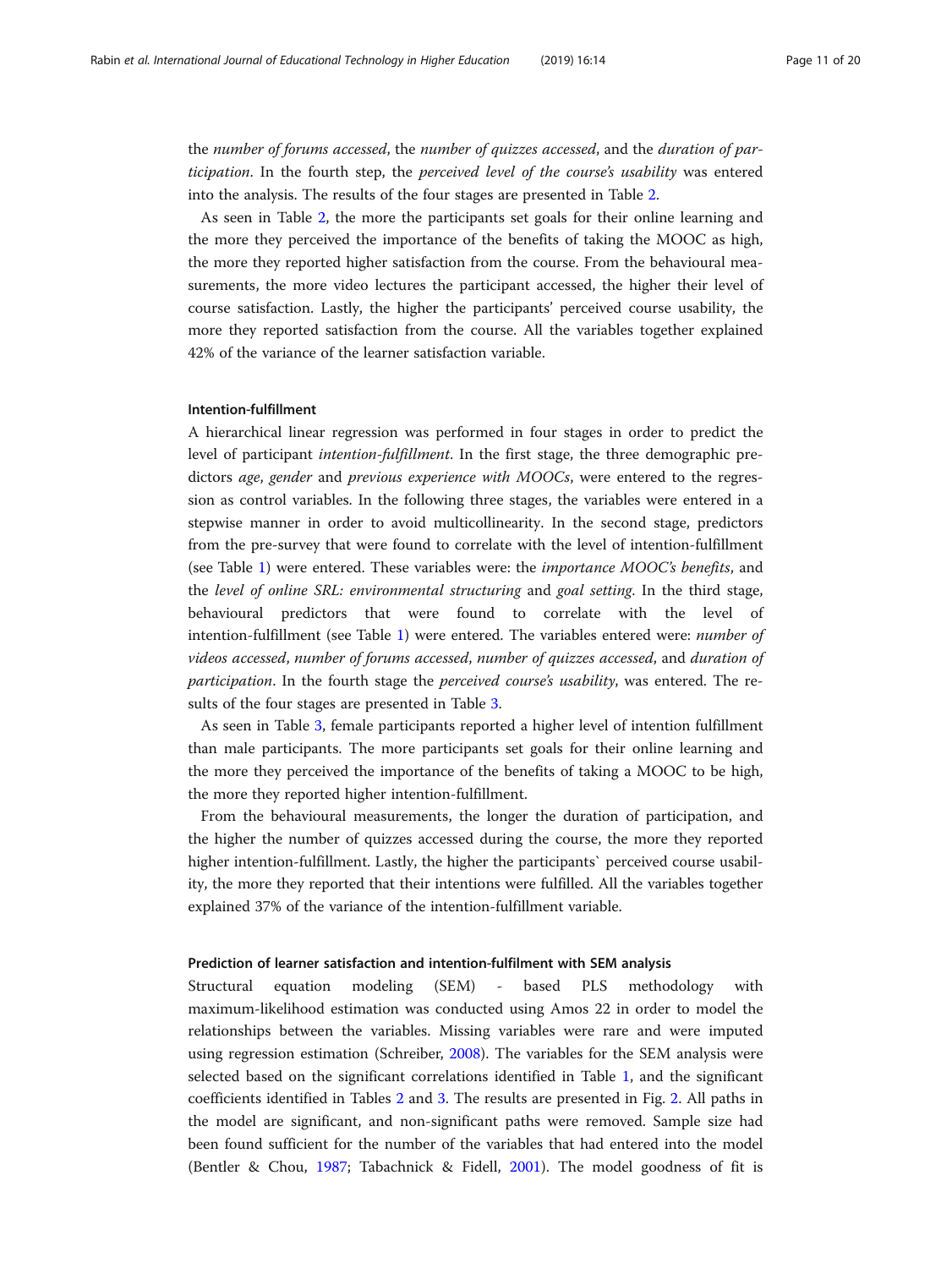| Stage               | Predictor                      | Beta   | Τ                                      | $R^2$    | $\Delta$ $\rm R^2$ | $F$ (df)         |
|---------------------|--------------------------------|--------|----------------------------------------|----------|--------------------|------------------|
| 1 (Demographics)    |                                |        |                                        | .04      | .04                | 1.42 (3,95)      |
|                     | Gender                         | $-.13$ | 1.22                                   |          |                    |                  |
|                     | Age                            | .12    | 1.13                                   |          |                    |                  |
|                     | Previous experience with MOOCs | .07    | 0.69                                   |          |                    |                  |
| 2 Pre-questionnaire |                                |        |                                        | $.19***$ | $.15*$             | $4.42***$ (5.93) |
|                     | Gender                         | $-.17$ | $-1.79$                                |          |                    |                  |
|                     | Age                            | .07    | 0.67                                   |          |                    |                  |
|                     | Previous experience with MOOCs | .02    | 0.23                                   |          |                    |                  |
|                     | Online SRL - Goal setting      | .29    | $3.05***$                              |          |                    |                  |
|                     | Importance of MOOC's benefits  | .22    | $2.35*$                                |          |                    |                  |
| 3 Behaviour         |                                |        |                                        | $.32***$ | $.13***$           | $6.34***$ (7.96) |
|                     | Gender                         | $-.16$ | $-1.84$ <sup><math>\wedge</math></sup> |          |                    |                  |
|                     | Age                            | .05    | 0.59                                   |          |                    |                  |
|                     | Previous experience with MOOCs | $-.02$ | $-0.24$                                |          |                    |                  |
|                     | Online SRL - Goal setting      | .30    | $3.41***$                              |          |                    |                  |
|                     | Importance of MOOC's benefits  | .19    | $2.10***$                              |          |                    |                  |
|                     | Duration of participation      |        | $2.51*$                                |          |                    |                  |
|                     | Number of quizzes accessed     | .23    | $2.51*$                                |          |                    |                  |
| 4 Usability         |                                |        |                                        | $.37***$ | $.05***$           | $7.05***$ (8,95) |
|                     | Gender                         | .18    | $-2.14*$                               |          |                    |                  |
|                     | Age                            | .02    | 0.28                                   |          |                    |                  |
|                     | Previous experience with MOOCs | $-.04$ | $-0.49$                                |          |                    |                  |
|                     | Online SRL - Goal setting      | .29    | $3.34***$                              |          |                    |                  |
|                     | Importance of MOOC's benefits  | .18    | $2.11***$                              |          |                    |                  |
|                     | Duration of participation      | .20    | $2.32*$                                |          |                    |                  |
|                     | Number of quizzes accessed     | .17    | $1.92*$                                |          |                    |                  |
|                     | Perceived course usability     | .25    | $2.92**$                               |          |                    |                  |

<span id="page-11-0"></span>Table 3 Stepwise linear regression predicting intention-fulfillment, performed in four stages

Gender - male coded as '1' and female coded as '2', Previous experience with MOOCs – yes coded as '1'  $\land p < .10,^\ast p < .05,$ <br/> $^{\ast\ast}p < .01,$   $^{\ast\ast\ast}p < .001$ 

satisfactory  $(Chi^2_{(33)} = 40.29, p = .18, CFI = .97, TLI = .94, NFI = .88, RMSEA = .03)$ . The model explained 36% of the variance of intention-fulfilment and 25% of the variance of the learner satisfaction. The results of the SEM analysis demonstrate several phenomena on the effects of the study's independent variables on learner satisfaction and intention-fulfillment.

The demographic variables influence the dependent variables (DVs) in several ways. Gender had a direct effect on intention-fulfilment, but not on the level of satisfaction. Female participants report that they fulfil their intentions more than males, but there are no significant differences between female and male participants in the level of learner satisfaction. On the other hand, age did not have a direct effect on the DVs, but rather affected the number of videos lectures the participants accessed. There was a positive correlation between participant age and the number of video lectures viewed. Further to that, the number of video lectures viewed was positively correlated with the level of learner satisfaction. In summary, older age predicted viewing more video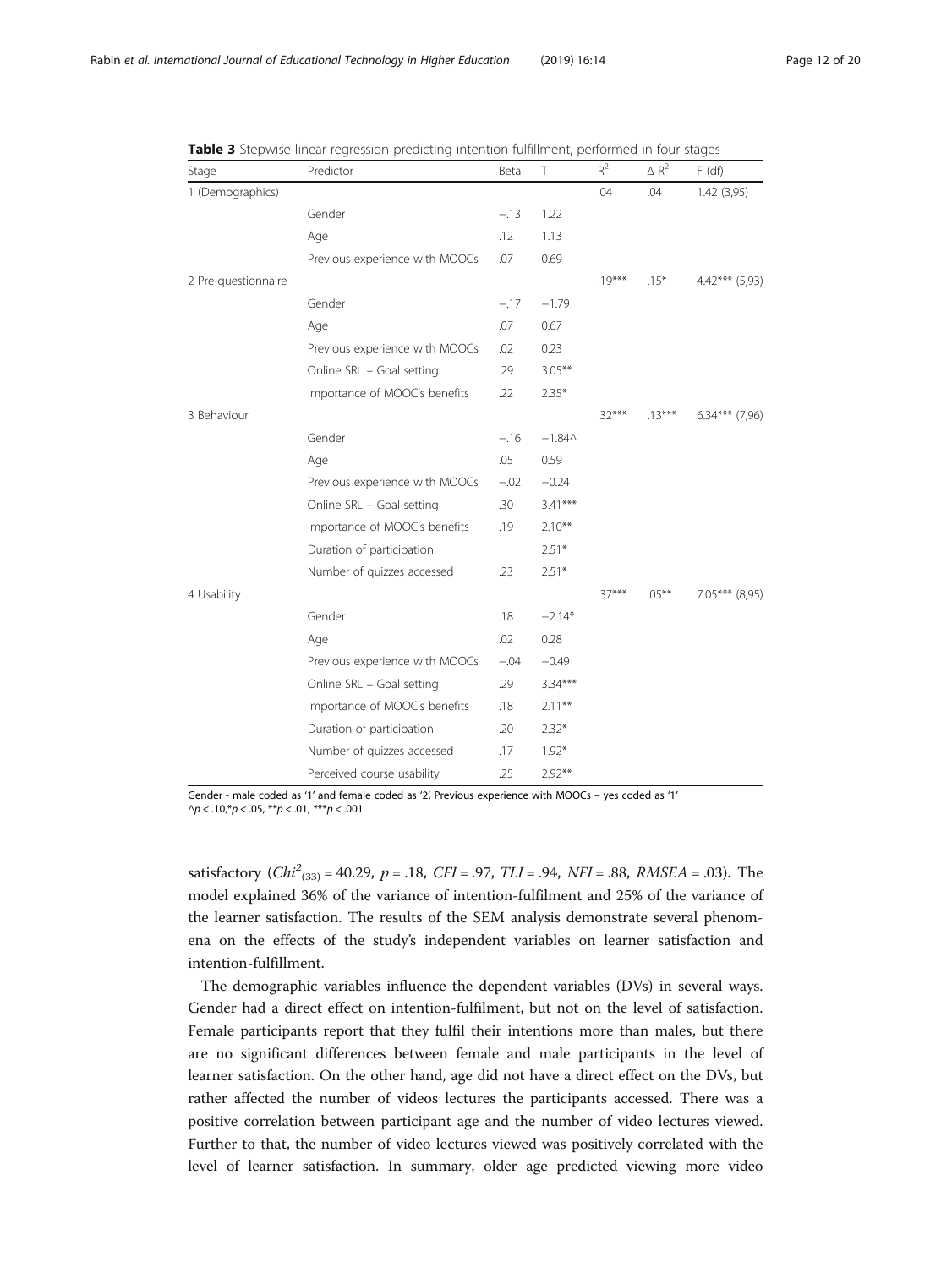<span id="page-12-0"></span>

lectures, which in turn predicted a high level of learner satisfaction. In contrast, age did not predict the level of intention-fulfilment, neither directly or indirectly.

The number of MOOCs previously taken did not directly predict the DVs. Rather, it predicted the number of quizzes the participant accessed. Those who participated in at least one MOOC in the past accessed more quizzes than those who did not participate in a MOOC in the past. The number of quizzes accessed was directly positively correlated with the level of intention-fulfilment. It was also indirectly correlated with the level of intention-fulfillment, as it was mediated by the level of perceived usability of the course.

The positive outcome beliefs and the goal setting variable affected the DVs directly as well as indirectly. The level of the importance of MOOC's benefits positively affected the level of intention-fulfilment, and thus participants who expected to gain benefits from their participation in the MOOC were more likely to report that they fulfilled their intentions. Another interesting finding is that of the importance of MOOC's benefits on the number of weekly quizzes that the participant accessed: Participants who expected a positive outcome from the MOOC, accessed more quizzes than those who didn't expect positive outcomes. The number of quizzes accessed, as was already mentioned, is positively correlated with intention-fulfilment. Note though that the number of quizzes accessed had no significant mediating effect on the connection between the importance of MOOCs' benefits and the level of intention-fulfilment (Sobel  $Z = 1.35$ , p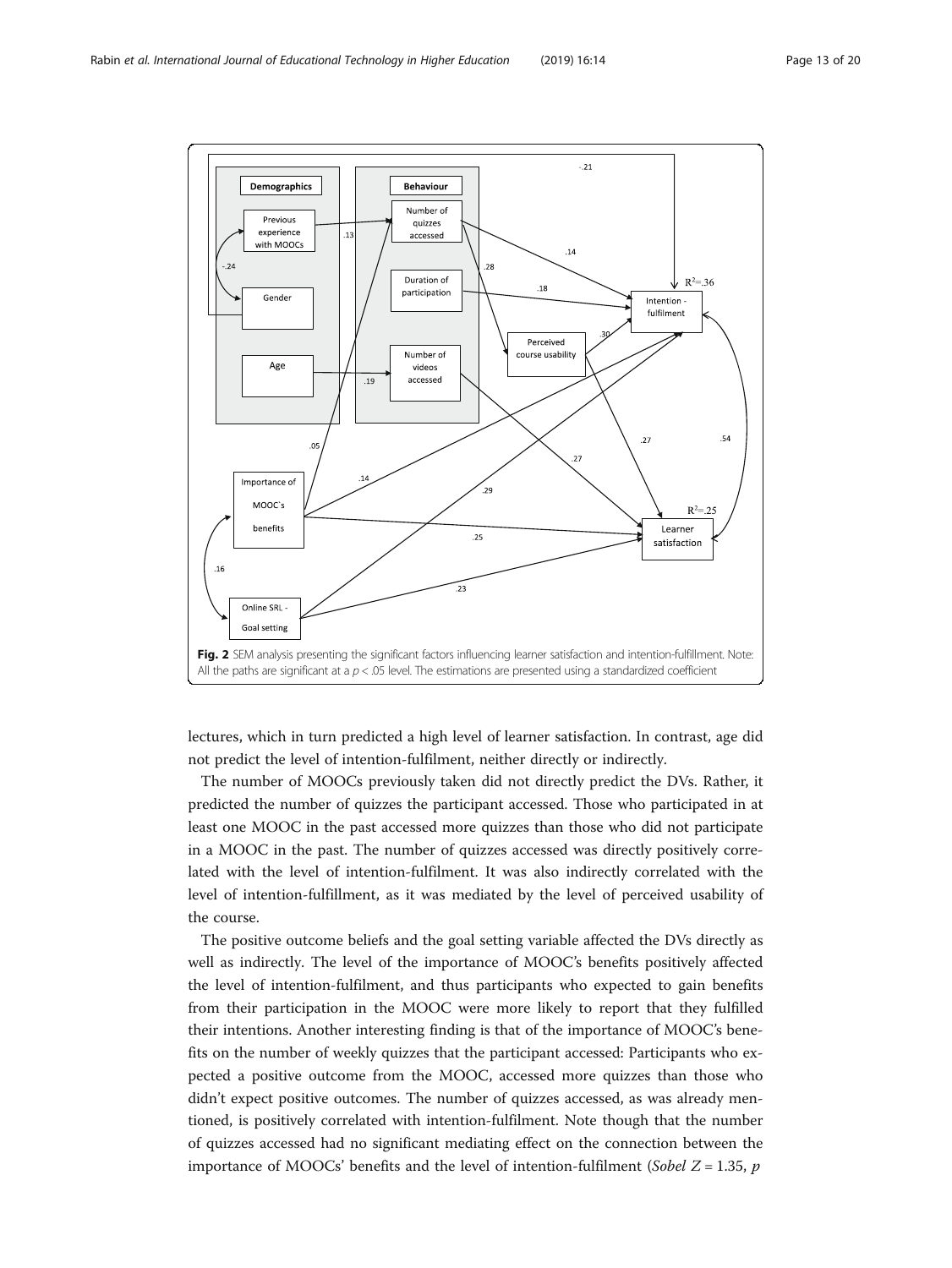= .09). Interestingly, the level importance of MOOC's disadvantages did not have an effect on the DVs and for that reason is not shown in the final model.

Participants, who regulated their learning by setting goals, reported higher levels of learner satisfaction and intention-fulfilment without any mediation by the behavioural variables. On the other hand, the ability to self-regulate learning by structuring the learning environment, did not affect the DVs and is thus not shown in the model.

Surprisingly, the duration of participation was not affected by any pre-course variables. On the other hand, duration of participation positively affected the level of intention-fulfilment, but not learner satisfaction. Lastly, the perceived course usability was predicted only by the number of quizzes the participant accessed, and it was positively correlated with both learner satisfaction and intention-fulfilment.

#### **Discussion**

The goal of this research was to better understand the predictors of two important learner-centered outcome measures of success in massive open online courses: learner satisfaction and learner intention-fulfillment. In contrast with previous studies, which focused on the fulfillment of the course developers' intentions and placed retention and completion rates as the ultimate outcome measures, we place learner satisfaction and learner intention-fulfillment as alternative course outcome measures, which are more appropriate for measuring success in the non-formal lifelong learning context of MOOCs.

Participants in a mid-sized MOOC filled out pre-and post-questionnaires and data about their behaviour in the MOOC were collected from the course log files. This study used educational data mining and learning analytic techniques to understand how participants' demographics, their pre-course characteristics when entering the course, their actual behaviour in the course and their perceived course usability predict the two learner-centered outcome variables which describe the learners' level of satisfaction and the extent to which the MOOC enabled them to fulfill their intentions. Furthermore, despite the relatively high correlation between these two outcome variables  $(r = .78)$ , our findings distinguished between two distinct pathways though which the participants achieved these outcomes. These pathways are presented in Fig. [2](#page-12-0), and elaborated below.

Learner satisfaction was directly and positively affected by four variables: two pre-course variables: the importance of the benefits of taking a MOOC, and online SRL-goal setting; one behavioural variable: number of video lectures accessed; and, one post course variable, perceived course usability. Furthermore, there were two indirect effects on learner satisfaction, through perceived course usability and through number of video lectures accessed. The first path begins with previous experience with MOOCs, which positively influenced the number of quizzes, and which, in turn, positively affects perceived course usability. The second path shows that age positively affected the number of video lectures accessed.

Intention-fulfillment was directly and positively affected by six variables. Gender directly affected the level of intention-fulfilment. The two pre-course variables were: the importance of the benefits of taking a MOOC, and online SRL-goal setting; two behavioural variables were the number of quizzes and the duration of time taking the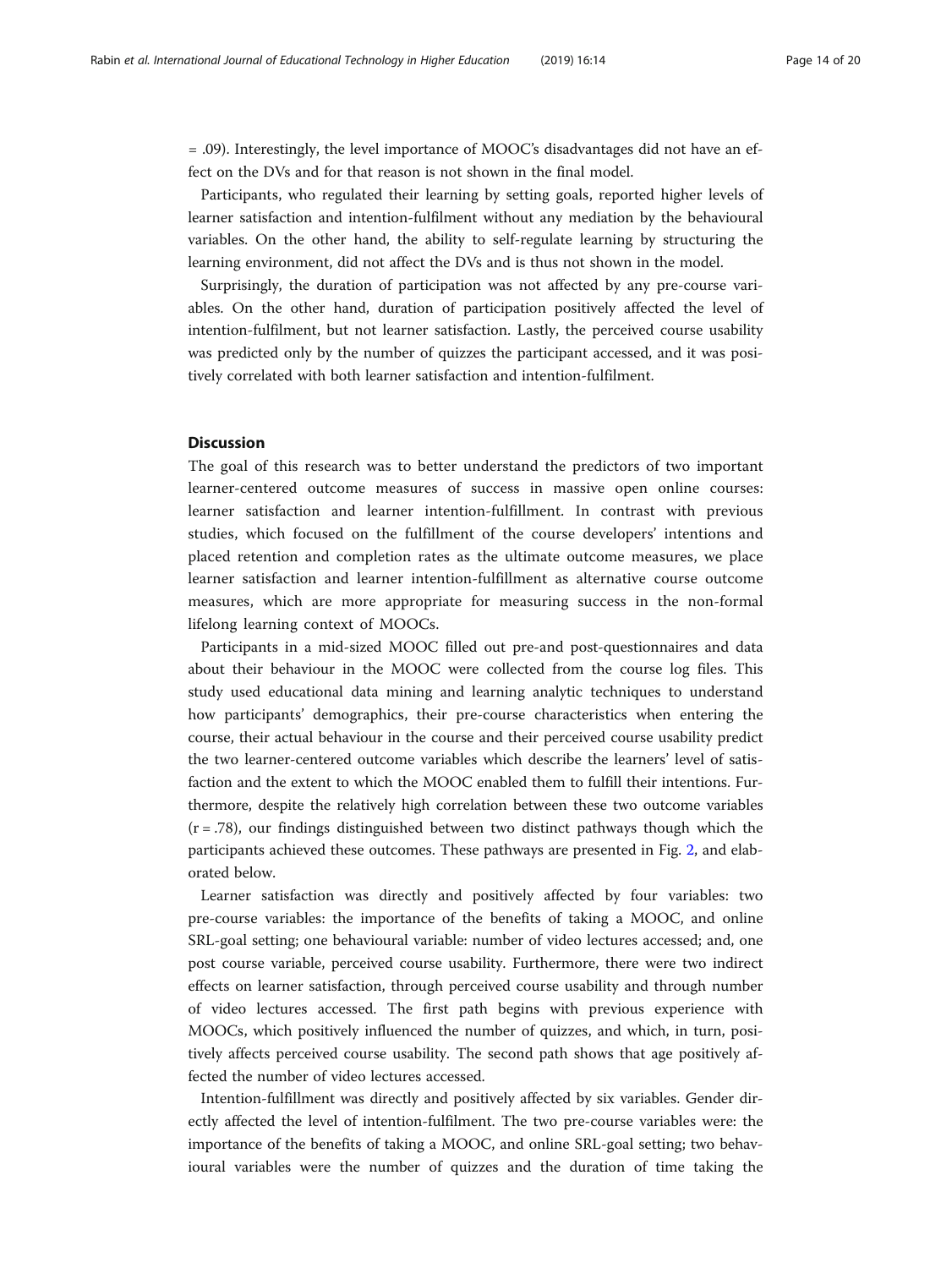MOOC; and, the post-course variable - perceived course usability. Female participants reported higher levels of intention-fulfillment. Furthermore, previous experience with MOOCs and the importance of the advantages of taking MOOCs, indirectly affected intention-fulfillment through the number of quizzes and the perceived course usability.

Our findings shed new light on the role of the demographic variables on course outcomes. Similarly to the findings of Garrido et al. ([2016](#page-18-0)) who found that women are more likely than men to complete a MOOC or obtain certification, our findings demonstrate that gender had an effect on one of the learner centric outcome variables, by positively affecting the intention-fulfillment variable. Females had a higher level of intention-fulfillment than men did. Further research should explore whether this can be generalized beyond the specific context of this MOOC. In regards to age, our findings are similar to those of Morris et al. [\(2015\)](#page-18-0) who found that older participants persist in their online studies more then young participants. Similarly, in our study, age was not a direct predictor of course outcomes, but rather predicted a behavioural variable that reflects progress in the course: the number of video lectures that the participants accessed during the course, which in turn predicted learner satisfaction.

As can be seen in Fig. [2,](#page-12-0) the level of importance of the benefits of participating in the MOOC predicted both of the learner-centered outcome variables. It had a direct positive influence on both satisfaction and intention-fulfillment, as well as an indirect positive influence on the number of quizzes taken, which in turn influenced intention-fulfillment directly and satisfaction indirectly. The MOOC did not provide any credit beyond a certificate of completion, and we thus can see how lifelong learners who give the advantages provided by the MOOC a higher value, are likelier to invest more in the course, and to achieve positive outcomes. An applied implication of this finding is the importance of clearly delineating the MOOCs benefits and contributions in a way that allows participants to evaluate the relevance of the MOOC for their personal goals.

A strong and positive impact of goal setting on course outcomes was identified. As Zimmerman ([2002\)](#page-19-0) mentioned, the ability to set learning goals is an internal structure that is based on the learner abilities, and can be learned throughout one's life. Interestingly, our findings did not identify that those correlations were mediated by any of the behavioural variables.

Another thought-provoking finding of this study is the difference between the behavioural variables that influenced learner satisfaction and those that influenced intention-fulfillment. The number of video lectures accessed positively predicted learner satisfaction, while the level of intention-fulfillment was directly predicted by the number of weekly quizzes accessed, and by course duration. Accessing video lectures is a passive learning behaviour, while taking self-assessment quizzes, and to a lesser extent persisting in the course, are more active aspects of learner behaviour. A possible insight is that more active course components, such as self-assessment quizzes that provide participants with feedback on their achievements and understanding, assist learners who are focused not only on enjoying the course (i.e. learner satisfaction) but also on using the course to fulfill the personal intentions they had when they set out to study the MOOC (intention-fulfillment).

Finally, perceived course usability was a strong predictor of both course outcomes. This finding reflects the fact that a course with poor usability will delay the learner's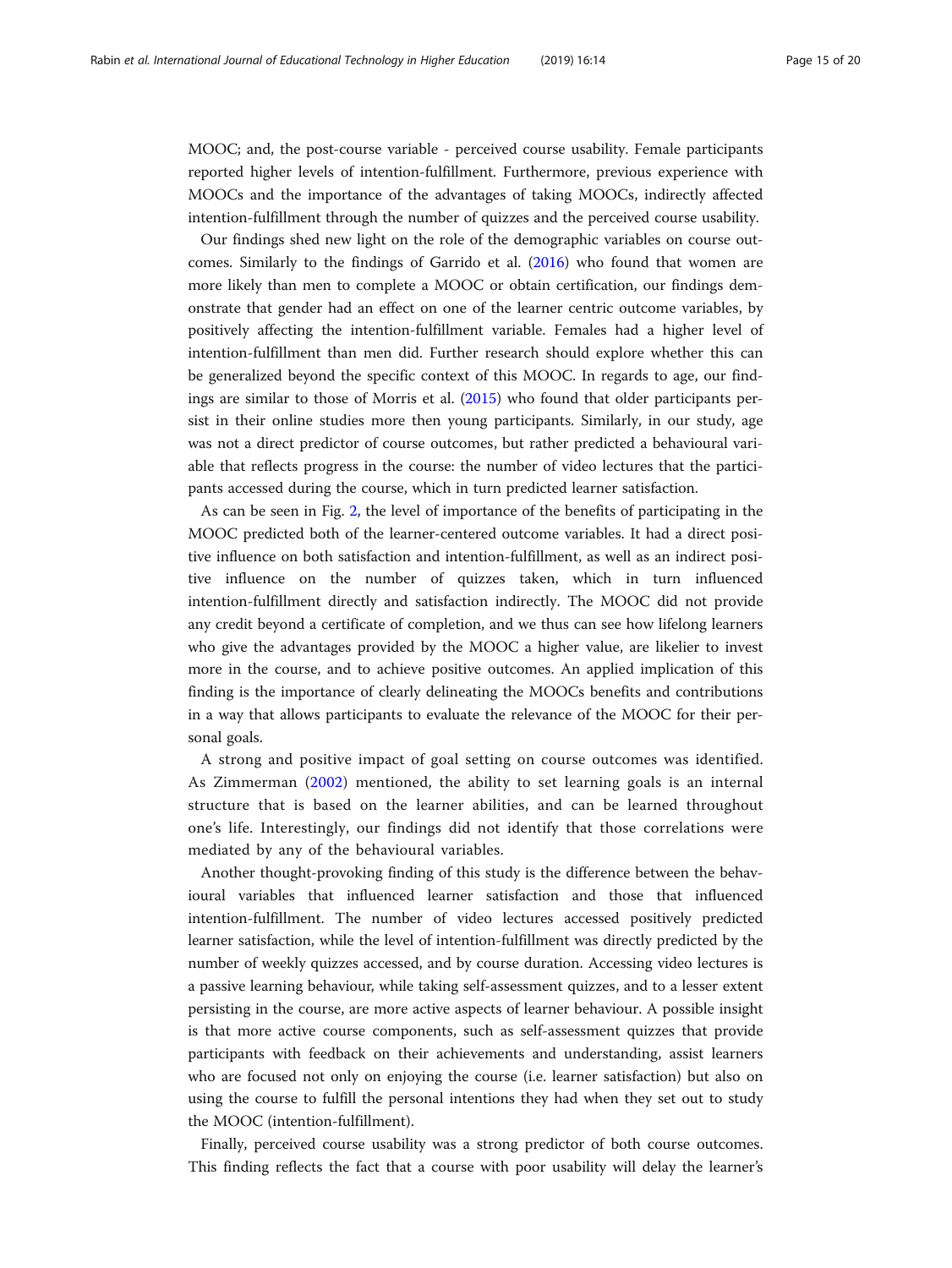progress, and decrease the personal benefits from participating in it (Eom et al., [2006](#page-17-0)). The only direct predictor of perceived course usability was the number of quizzes taken, which, as discussed in the previous paragraph, is also an important predictor of the key outcome variables.

Several limitations of this study can help drive future research. First, additional factors such as ICT skills and educational background should be examined as predictors of the course outcomes. In our study, those measures showed insufficient variability and could not be included in the analysis. Secondly, participants in our study were a unique sub-group of participants who had chosen to answer the pre- and the post-questionnaire, and not a random sample of the MOOC participants. This limitation is typical for MOOC studies that use self-reported questionnaires (Breslow et al., [2013](#page-17-0); Kizilcec & Halawa, [2015\)](#page-18-0). Nevertheless, as mentioned in the [Method](#page-4-0) section, a comparison of the sample's demographic characteristic with the demographics of the course's population did not identify any significant differences. Since the MOOC that had been analyzed was in Hebrew, only Hebrew speaking participants had been able to participate in it. Those limitations reduce the external validity of the results. Future research should develop non-responsive methods to investigate the antecede of the two dependent variables - learner satisfaction and learner intention-fulfillment.

#### Conclusions

In conclusion, although the correlation between learner satisfaction and intention-fulfillment is high, the behavioural predictors for the two constructs are different. While the level of learner satisfaction was predicted by the number of video lectures accessed, the learner intention-fulfillment was predicted by the number of quizzes and by the duration of participation in the course. We can see that although these two outcome variables are important, and although they show a high level of correlation, our findings distinguish between the antecedents of these outcomes. The level of satisfaction is determined mainly by the lectures and not by other learning aspects such as evaluation mechanisms, while intention-fulfillment is determined mainly by components that allow participants to self-assess their learning activities.

Finally, following the critiques of Reich [\(2015](#page-18-0)) who stated that research to date had little impact on educational practice and the critiques of Pardo, Han, and Ellis ([2016\)](#page-18-0) who pointed out that using educational data mining without a theoretical framework reduces the ability of translating the results into a meaningful pedagogical guidance, we would like to suggest that the educational impact of our results is that they propose a deeper, theory-supported, understanding of student perception of the courses and of their outcomes. This emphasis on the student's perspective is essential when discussing lifelong learning. Our findings demonstrate the importance of learners' ability to set goals in order to self-regulate their learning, and the importance of clearly stating the benefits of the MOOC, while providing participants with tools to evaluate their achievements during the course. Course designers and developers should not only develop excellent learning materials, but also assist MOOC participants to set their goals and to evaluate the potential benefits of the course.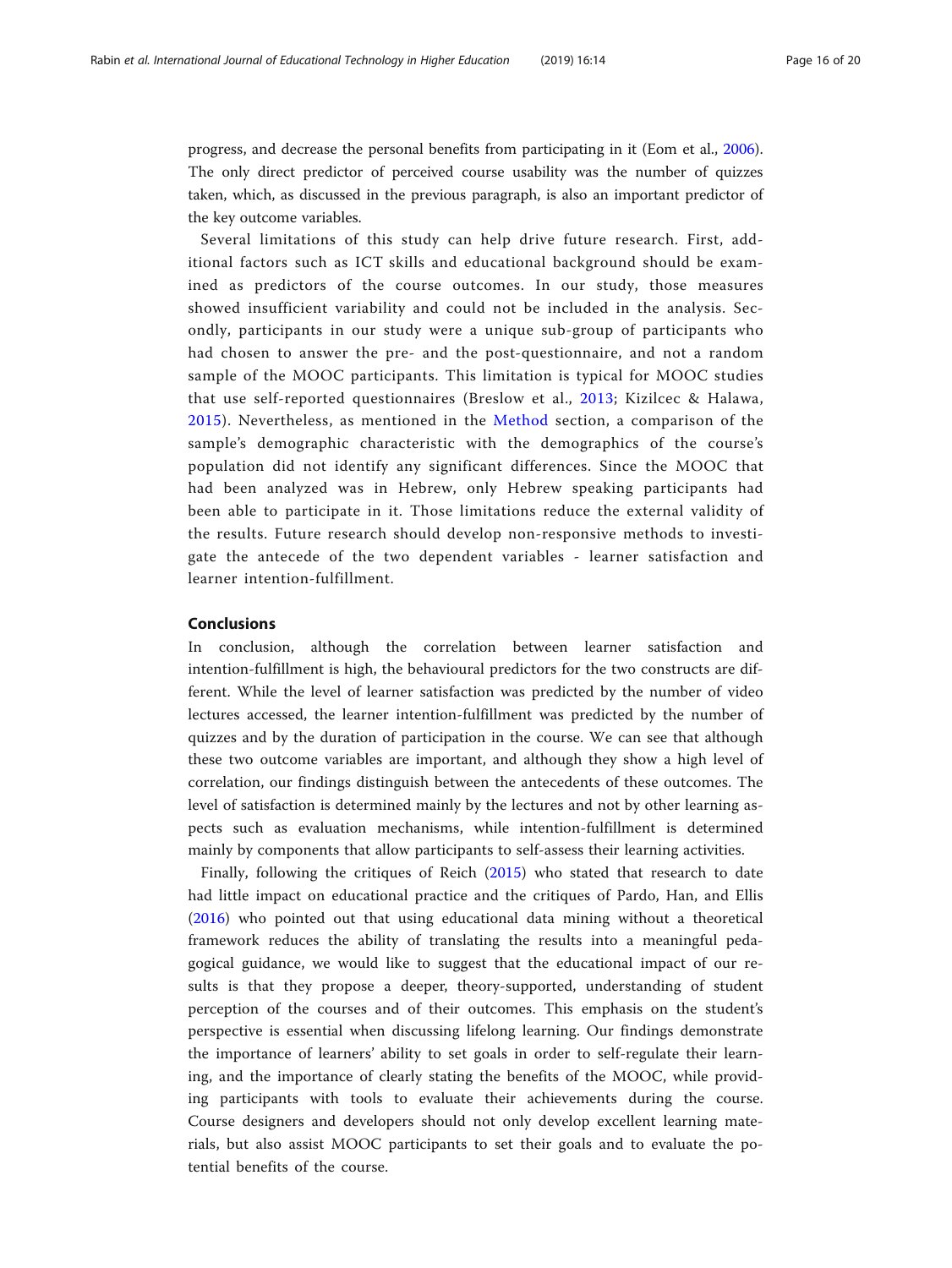| Appendix                                                                                                                                                                                                               |                    |                |                          |                  |               |                |                          |          |                |             |          |                          |                |                          |                                                                                                                                                                                                                                                                                                                                                                                  |               |
|------------------------------------------------------------------------------------------------------------------------------------------------------------------------------------------------------------------------|--------------------|----------------|--------------------------|------------------|---------------|----------------|--------------------------|----------|----------------|-------------|----------|--------------------------|----------------|--------------------------|----------------------------------------------------------------------------------------------------------------------------------------------------------------------------------------------------------------------------------------------------------------------------------------------------------------------------------------------------------------------------------|---------------|
| Table 4 Pearson correlations between all the research                                                                                                                                                                  |                    |                | variables                |                  |               |                |                          |          |                |             |          |                          |                |                          |                                                                                                                                                                                                                                                                                                                                                                                  |               |
| Variables                                                                                                                                                                                                              |                    | $\sim$         | $\sim$                   | 4                | $\sqrt{2}$    | $\circ$        | $\overline{\phantom{0}}$ | $\infty$ | $\circ$        | $\supseteq$ | Ξ        | $\overline{\phantom{0}}$ | 3              | $\overline{4}$           | 5                                                                                                                                                                                                                                                                                                                                                                                | $\frac{6}{1}$ |
| Pre-course                                                                                                                                                                                                             |                    |                |                          |                  |               |                |                          |          |                |             |          |                          |                |                          |                                                                                                                                                                                                                                                                                                                                                                                  |               |
| 1. Age                                                                                                                                                                                                                 |                    |                |                          |                  |               |                |                          |          |                |             |          |                          |                |                          |                                                                                                                                                                                                                                                                                                                                                                                  |               |
| 2. Gender                                                                                                                                                                                                              | $-23*$             |                |                          |                  |               |                |                          |          |                |             |          |                          |                |                          |                                                                                                                                                                                                                                                                                                                                                                                  |               |
| 3. Previous experience with MOOCs                                                                                                                                                                                      | $\overline{O}$     | ā              | Ī                        |                  |               |                |                          |          |                |             |          |                          |                |                          |                                                                                                                                                                                                                                                                                                                                                                                  |               |
| 4. Importance of MOOC's benefits                                                                                                                                                                                       | 09                 | $\frac{8}{2}$  | $-54$                    | $\overline{1}$   |               |                |                          |          |                |             |          |                          |                |                          |                                                                                                                                                                                                                                                                                                                                                                                  |               |
| 5. Importance of MOOC's disadvantages                                                                                                                                                                                  | $\tilde{Q}$        | $\frac{5}{1}$  | $-02$                    | $34***$          |               |                |                          |          |                |             |          |                          |                |                          |                                                                                                                                                                                                                                                                                                                                                                                  |               |
| 6. Online SRL - Environmental structuring                                                                                                                                                                              | $\odot$            | $\overline{O}$ | $\odot$                  | $\Box$           | $.27**$       | Ï              |                          |          |                |             |          |                          |                |                          |                                                                                                                                                                                                                                                                                                                                                                                  |               |
| 7. Online SRL - Goal setting                                                                                                                                                                                           | $\frac{8}{2}$      | 05             | $\overline{\phantom{a}}$ | $\overline{.15}$ | $.26**$       | $^{****}$      | I                        |          |                |             |          |                          |                |                          |                                                                                                                                                                                                                                                                                                                                                                                  |               |
| Behavioural measurements                                                                                                                                                                                               |                    |                |                          |                  |               |                |                          |          |                |             |          |                          |                |                          |                                                                                                                                                                                                                                                                                                                                                                                  |               |
| 8. Number of activities accessed                                                                                                                                                                                       | $\odot$            | $-03$          | $\frac{1}{2}$            | $\frac{3}{2}$    | $\frac{5}{1}$ | $\overline{4}$ | $\overline{C}$           |          |                |             |          |                          |                |                          |                                                                                                                                                                                                                                                                                                                                                                                  |               |
| 9. Receiving completion certificate                                                                                                                                                                                    | ιο<br>Γ            | $\overline{O}$ | $18*$                    | $.19*$           | $18*$         | $\frac{5}{1}$  | $.19*$                   | 53***    | $\overline{1}$ |             |          |                          |                |                          |                                                                                                                                                                                                                                                                                                                                                                                  |               |
| 10. Number of videos accessed                                                                                                                                                                                          | $20*$              | $\frac{8}{2}$  | $\overline{0}$           | $\frac{1}{2}$    | $-15$         | $\frac{5}{1}$  | $-0.5$                   | 56***    | $37***$        |             |          |                          |                |                          |                                                                                                                                                                                                                                                                                                                                                                                  |               |
| 11. Number of forums accessed                                                                                                                                                                                          | $-0.9$             | $-0.5$         | $\frac{1}{2}$            | 80               | $18*$         | $\supseteq$    | $\equiv$                 | $88***$  | $43***$        | $35***$     | I.       |                          |                |                          |                                                                                                                                                                                                                                                                                                                                                                                  |               |
| 12. Number of quizzes accessed                                                                                                                                                                                         | $\overline{\circ}$ | °⊝<br>⊃        | $16*$                    | $-20*$           | $30**$        | $\frac{5}{1}$  | $\frac{6}{1}$            | $70***$  | $.52***$       | $47***$     | .43***   | $\overline{\phantom{a}}$ |                |                          |                                                                                                                                                                                                                                                                                                                                                                                  |               |
| 13. Duration of participation                                                                                                                                                                                          | 09                 | si<br>Si       | $\odot$                  | $-54$            | 60            | $-02$          | $-15$                    | $31***$  | .26***         | $.24***$    | $19*$    | $.24***$                 | $\overline{1}$ |                          |                                                                                                                                                                                                                                                                                                                                                                                  |               |
| Post-course                                                                                                                                                                                                            |                    |                |                          |                  |               |                |                          |          |                |             |          |                          |                |                          |                                                                                                                                                                                                                                                                                                                                                                                  |               |
| 14. Perceived course usability                                                                                                                                                                                         | $\overline{12}$    | 05             | $\overline{4}$           | $\overline{S}$   | $\frac{1}{2}$ | $.23*$         | $\overline{12}$          | $25***$  | $31***$        | $.22***$    | $18*$    | $.27***$                 | $15*$          | $\overline{\phantom{a}}$ |                                                                                                                                                                                                                                                                                                                                                                                  |               |
| 15. Intention-fulfilment                                                                                                                                                                                               | $\frac{5}{1}$      | $-15$          | O.                       | $26**$           | $21*$         | $21*$          | $33***$                  | $36***$  | $41***$        | $30***$     | $.24***$ | $37***$                  | $.24*$         | $37***$                  | $\begin{array}{c} \rule{0pt}{2.5ex} \rule{0pt}{2.5ex} \rule{0pt}{2.5ex} \rule{0pt}{2.5ex} \rule{0pt}{2.5ex} \rule{0pt}{2.5ex} \rule{0pt}{2.5ex} \rule{0pt}{2.5ex} \rule{0pt}{2.5ex} \rule{0pt}{2.5ex} \rule{0pt}{2.5ex} \rule{0pt}{2.5ex} \rule{0pt}{2.5ex} \rule{0pt}{2.5ex} \rule{0pt}{2.5ex} \rule{0pt}{2.5ex} \rule{0pt}{2.5ex} \rule{0pt}{2.5ex} \rule{0pt}{2.5ex} \rule{0$ |               |
| 16. Learner satisfaction                                                                                                                                                                                               | $22*$              |                | ā                        | .29**            | $23*$         | $21*$          | $31**$                   | $34***$  | $.38***$       | 43***       | $16*$    | $37***$                  | $19*$          | $44***$                  | I<br>.78***                                                                                                                                                                                                                                                                                                                                                                      |               |
| Gender - male coded as '1' and female coded as '2, Previous experience with MOOCs - yes coded as '1', Receiving completion certificate - received certificate coded as '1'<br>$*p < 0.05$ , $**p < 0.1$ , $**p < 0.01$ |                    |                |                          |                  |               |                |                          |          |                |             |          |                          |                |                          |                                                                                                                                                                                                                                                                                                                                                                                  |               |

Rabin et al. International Journal of Educational Technology in Higher Education (2019) 16:14 Page 17 of 20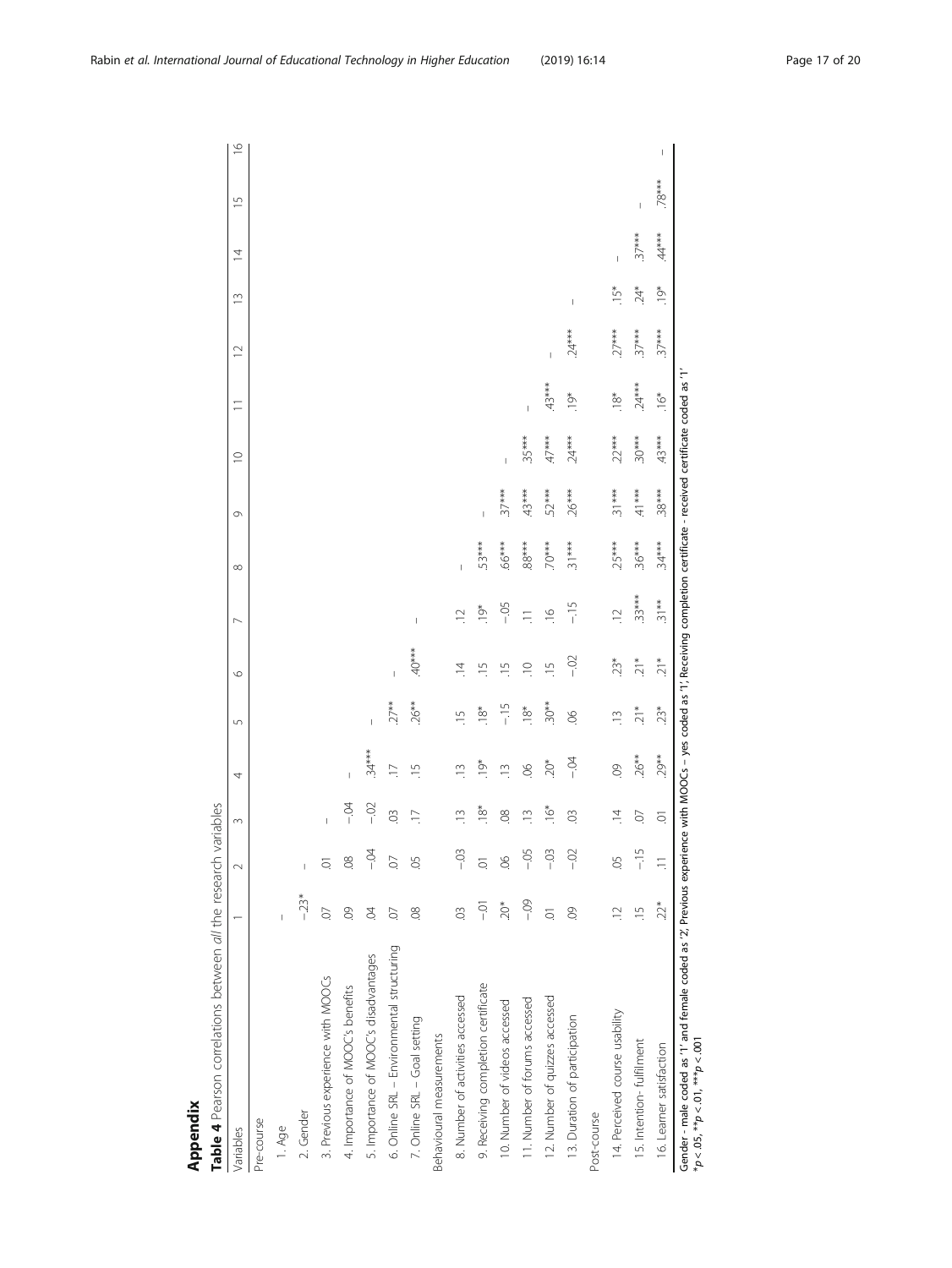#### <span id="page-17-0"></span>Acknowledgements

Not applicable.

#### Funding

The Open University's of Israel Research Authority Grant #101464 supported this work.

#### Availability of data and materials

The datasets used and/or analysed during the current study are available from the corresponding author on reasonable request.

#### Authors' contributions

ER authored the paper as part of his PhD studies requirements in collaboration with his two mentors: YMK and MK. ER carried out most of the data collection and analysis, and all three authors contributed equally to the conceptualization of the paper, the interpretation of the results, and the development of the manuscript. All authors read and approved the final manuscript.

#### Authors' information

Eyal Rabin is a Ph.D. candidate at the Open University of the Netherlands and a tutor in the Open University of Israel. His project focuses on the relations between learners' characteristics, learning processes and study outcomes. Yoram Kalman is an associate professor at the Department of Management and Economics, the Open University of Israel. He researches the impact of digital communication technologies on individuals and organizations. Marco Kalz is full professor of technology-enhanced learning at the Heidelberg University of Education and affiliated to the UNESCO chair of open education at the Open University of the Netherlands. His research interest lies on the use of technology to expand the learning opportunities of lifelong learners.

#### Competing interests

The authors declare that they have no competing interests.

#### Publisher's Note

Springer Nature remains neutral with regard to jurisdictional claims in published maps and institutional affiliations.

#### Author details

<sup>1</sup>UNESCO chair of open education, The Open University of the Netherlands, Heerlen, Netherlands. <sup>2</sup>Department of Management and Economics, the Open University of Israel, Raanana, Israel. <sup>3</sup>Heidelberg University of Education Heidelberg, Germany. <sup>4</sup> Department of Education and Psychology, The Open University, Raanana, Israel.

#### Received: 6 December 2018 Accepted: 25 March 2019 Published online: 29 April 2019

#### References

- Artino, A. R. (2007). Online military training: using a social cognitive view of motivation and self-regulation to understand students' satisfection, percived learning, and choice. Quarterly Review of Distance Education, 8(3), 37-45
- Barnard, L., Lan, W. Y., To, Y. M., Paton, V. O., & Lai, S.-L. (2009). Measuring self-regulation in online and blended learning environments. The Internet and Higher Education, 12(1), 1–6. [https://doi.org/10.1016/j.iheduc.2008.10.005.](https://doi.org/10.1016/j.iheduc.2008.10.005)
- Bentler, P. M., & Chou, C.-P. (1987). Practical issues in structural modeling. Sociological Methods & Research, 16(1), 78–117. [https://doi.org/10.1177/0049124187016001004.](https://doi.org/10.1177/0049124187016001004)
- Breslow, L., Pritchard, D., & DeBoer, J. (2013). Studying learning in the worldwide classroom: Research into edX's first MOOC. Research & Practice in Assessment, 8, 13–25.
- Chang, S.-H. H., & Smith, R. A. (2008). Effectiveness of personal interaction in a learner-centered paradigm distance education class based on student satisfaction. Journal of Research on Technology in Education, 40(4), 407–426. [https://doi.org/10.](https://doi.org/10.1080/15391523.2008.10782514) [1080/15391523.2008.10782514](https://doi.org/10.1080/15391523.2008.10782514).
- Chin, W. (1998). The partial least squares approach to structural equation modeling. In G. A. Marcoulides (Ed.), Modern methods for business research, (pp. 295–336). Mahwah: Erlbaum.
- Christensen, G., Steinmetz, A., Alcorn, B., Bennett, A., Woods, D., & Emanuel, E. J. (2013). The MOOC Phenomenon: Who Takes Massive Open Online Courses and Why? <https://doi.org/10.2139/ssrn.2350964>.
- Chuang, I., & Ho, A. D. (2016). HarvardX and MITx: Four years of open online courses -- fall 2012-summer 2016. SSRN Electronic Journal. <https://doi.org/10.2139/ssrn.2889436>.
- Cisel, M. (2014). Analyzing completion rates in the first French xMOOC. In The European MOOCs Stakeholders Summit, (pp. 26– 32). Lausanne.
- Daily, J. (2014). HarvardX's and MITx's MOOC data visualized and mapped. EdTech Magazine Retrieved from [http://www.](http://www.edtechmagazine.com/higher/article/2014/02/harvardxs-and-mitxs-mooc-data-visualized-and-mapped) [edtechmagazine.com/higher/article/2014/02/harvardxs-and-mitxs-mooc-data-visualized-and-mapped](http://www.edtechmagazine.com/higher/article/2014/02/harvardxs-and-mitxs-mooc-data-visualized-and-mapped).
- Davis, D., Chen, G., Hauff, C., & Houben, G. (2016). Gauging MOOC Learners' Adherence to the Designed Learning Path. In EDM '16: 9th International Conference on Educational Data Mining.
- Eom, S. B., Wen, H. J., & Ashill, N. (2006). The determinants of students' perceived learning outcomes and satisfaction in university online education: an empirical investigation \*. Decision Sciences Journal of Innovative Education, 4(2), 215–235.
- Gardner, J., & Brooks, C. (2018). Student success prediction in MOOCs. User Modeling and User-Adapted Interaction, 28(2), 127–203. [https://doi.org/10.1007/s11257-018-9203-z.](https://doi.org/10.1007/s11257-018-9203-z)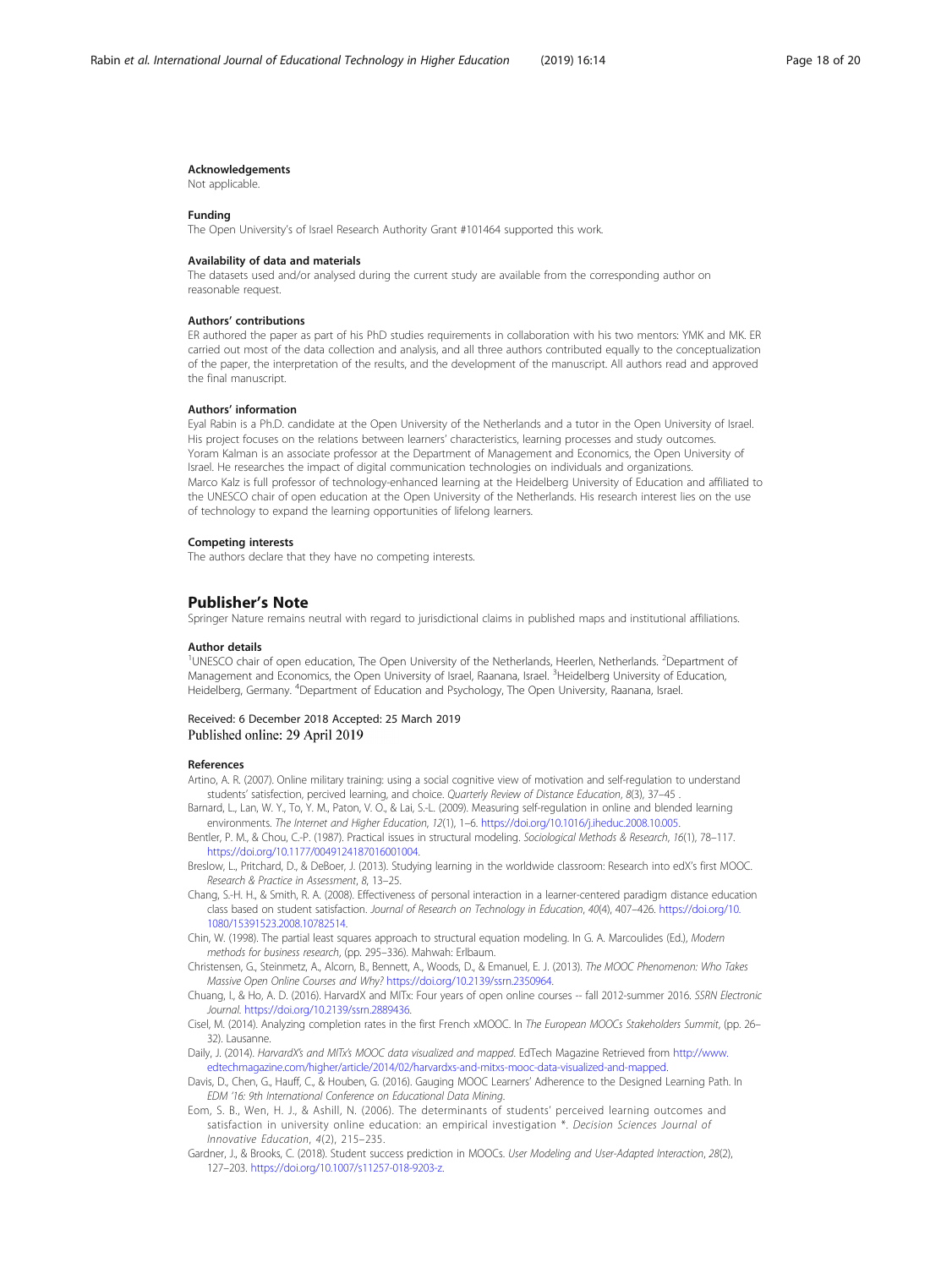- <span id="page-18-0"></span>Garrido, M., Koepke, L., Anderson, S., & Mena, A. F. (2016). The advancing MOOCs for development initiative: an examination of MOOC usage for professional workforce development outcomes in Colombia, the Philippines, & South Africa. Seattle: Technology & Social Change Group, University of Washington Information School.
- Guo, P., & Reinecke, K. (2014). Demographic differences in how students navigate through MOOCs. In Proceedings of the first ACM conference on Learning @ scale conference, (pp. 21–30). NY: ACM New York, NY, USA ©2014. [https://doi.org/10.1145/2556325.2566247.](https://doi.org/10.1145/2556325.2566247)
- Hansen, J., & Reich, J. (2015). Democratizing education? Examining access and usage patterns in massive open online courses. Science, 350, 1245–1248 Retrieved from

<http://science.sciencemag.org/content/350/6265/1245.short>.

- Henderikx, M., Kreijns, K., & Kalz, M. (2017). Refining success and dropout in massive open online courses based on the intention–behavior gap. Distance Education, 1–16. [https://doi.org/10.1080/01587919.2017.1369006.](https://doi.org/10.1080/01587919.2017.1369006)
- Ho, A. D., Chuang, I., Reich, J., Coleman, C. A., Whitehill, J., Northcutt, C. G., ... Petersen, R. (2015). HarvardX and MITx: Two years of open online courses fall 2012-summer 2014. <https://doi.org/10.2139/ssrn.2586847>.

ISO 9241-11. (1998). Ergonomic requirements for office work with visual display terminals (VDTs) – Part 11: Guidance on usability. Järvelä, S., Malmberg, J., & Koivuniemi, M. (2016). Recognizing socially shared regulation by using the temporal sequences of

- online chat and logs in CSCL. Learning and Instruction, 42, 1–11. [https://doi.org/10.1016/j.learninstruc.2015.10.006.](https://doi.org/10.1016/j.learninstruc.2015.10.006) Jordan, K. (2014). Initial trends in enrolment and completion of massive open online courses. The International Review of Research in Open and Distributed Learning, 15(1). [https://doi.org/10.19173/irrodl.v15i1.1651.](https://doi.org/10.19173/irrodl.v15i1.1651)
- Kalz, M. (2015). Lifelong learning and its support with new technologies. In J. D. Wright (Ed.), International Encyclopedia of the Social & Behavioral Sciences, (2nd ed., pp. 93–99). Oxford: Elsevier.
- Keller, J. (1983). Motivational design of instruction. In C. Reigeluth (Ed.), Instructional design theories and models: an overview, (pp. 386–434). Hillsdale: Erlbaum.
- Kizilcec, R., Piech, C., & Schneider, E. (2013). Deconstructing disengagement: analyzing learner subpopulations in massive open online courses. In Proceedings of the Third International Conference on Learning Analytics and Knowledge, (pp. 170–179). New York: LAK '13, ACM Retrieved from [https://web.stanford.edu/~cpiech/bio/papers/](https://web.stanford.edu/~cpiech/bio/papers/deconstructingDisengagement.pdf) [deconstructingDisengagement.pdf.](https://web.stanford.edu/~cpiech/bio/papers/deconstructingDisengagement.pdf)
- Kizilcec, R. F., & Halawa, S. (2015). Attrition and achievement gaps in online learning. In Proceedings of the Second (2015) ACM Conference on Learning @ Scale - L@S '15, (pp. 57–66). New York: ACM Press. <https://doi.org/10.1145/2724660.2724680>.
- Kizilcec, R. F., Perez-Sanagustín, M., & Maldonado, J. J. (2017). Self-regulated learning strategies predict learner behavior and goal attainment in massive open online courses. Computers & Education, 104, 18–33. [https://doi.org/10.1016/](https://doi.org/10.1016/j.compedu.2016.10.001) [j.compedu.2016.10.001](https://doi.org/10.1016/j.compedu.2016.10.001).

Koller, D., Ng, A., Chuong, D., & Zhenghao, C. (2013). Intention and Retention in Massive Open Online Courses.

- Koller, D., Ng, A., Do, C., & Chen, Z. (2013). Retention and intention in massive open online courses: In depth. Educause Review, 48(3), 62–63.
- Kuo, Y. C., Walker, A. E., Schroder, K. E. E., & Belland, B. R. (2014). Interaction, internet self-efficacy, and self-regulated learning as predictors of student satisfaction in online education courses. Internet and Higher Education, 20, 35–50. <https://doi.org/10.1016/j.iheduc.2013.10.001>.
- Li, K. (2019). MOOC learners' demographics, self-regulated learning strategy, perceived learning and satisfaction: A structural equation modeling approach. Computers & Education, 132, 16–30. <https://doi.org/10.1016/J.COMPEDU.2019.01.003>.
- Liaw, S., & Huang, H. (2011). Exploring learners' acceptance toward mobile learning. In T. Teo (Ed.), Technology acceptance in education, (pp. 145–157). Rotterdam: Sense Publishers.

Littlejohn, A., Hood, N., Milligan, C., & Mustain, P. (2016). Learning in MOOCs: Motivations and self-regulated learning in MOOCs. The Internet and Higher Education, 29, 40–48 Retrieved from <https://doi.org/10.1016/j.iheduc.2015.12.003>.

- Liyanagunawardena, T., Parslow, P., & Williams, S. (2013). MOOCs: A systematic study of the published literature 2008-2012. The International Review of Research in Open and Distance Learning, 14(3), 202–227 Retrieved from [https://doi.org/10.19173/irrodl.v14i3.1455.](https://doi.org/10.19173/irrodl.v14i3.1455)
- Margaryan, A., Bianco, M., & Littlejohn, A. (2015). Instructional quality of massive open online courses (MOOCs). Computers & Education, 80, 77–83 Retrieved from <https://doi.org/10.1016/j.compedu.2014.08.005>.
- Morris, N., Hotchkiss, S., & Swinnerton, B. (2015). Can demographic information predict MOOC learner outcomes. In Proceedings of the European Stakeholders Summit on Experience and Best Practices in and Around MOOCs (EMOOCs2015), (pp. 199–207). Mons: Université Catholique de Louvain.
- Onah, D., Sinclair, J., & Boyatt, R. (2014). Dropout rates of massive open online courses: behavioural patterns. In 6th international conference on education and new learning, (pp. 5825–5834). Barcelona. ISBN 9788461705573. ISSN 2340-1117.
- Pardo, A., Han, F., & Ellis, R. A. (2016). Combining University student self regulated learning indicators and engagement with online learning events to predict academic performance. IEEE Transactions on Learning Technologies. [https://doi.org/10.1109/TLT.2016.2639508.](https://doi.org/10.1109/TLT.2016.2639508)
- Puzziferro, M. (2008). Online technologies self-efficacy and self-regulated learning as predictors of final grade and satisfaction in college-level online courses. American Journal of Distance Education, 22(2), 72–89. [https://doi.org/10.1080/08923640802039024.](https://doi.org/10.1080/08923640802039024) Reich J. (2014). MOOC Completion and Retention in the Context of Student Intent. Retrieved June 11, 2015, from [http://](http://www.educause.edu/ero/article/mooc-completion-and-retention-context-student-intent)
- [www.educause.edu/ero/article/mooc-completion-and-retention-context-student-intent](http://www.educause.edu/ero/article/mooc-completion-and-retention-context-student-intent)

Reich, J. (2015). Rebooting MOOC research. Science, 347(6217), 34–35 Retrieved from <https://doi.org/10.1126/science.1261627>. Reich, J., & Ruipérez-Valiente, J. A. (2019). The MOOC pivot. Science, 363(6423), 130 LP–130131.

- <https://doi.org/10.1126/science.aav7958>.
- Reimann, P., Markauskaite, L., & Bannert, M. (2014). e-Research and learning theory: What do sequence and process mining methods contribute? British Journal of Educational Technology, 45(3), 528–540. <https://doi.org/10.1111/bjet.12146>.
- Rienties, B., & Toetenel, L. (2016). The impact of learning design on student behaviour, satisfaction and performance: A cross-institutional comparison across 151 modules. Computers in Human Behavior, 60, 333–341. [https://doi.org/10.1016/J.CHB.2016.02.074.](https://doi.org/10.1016/J.CHB.2016.02.074)
- Roca, J. C., Chiu, C.-M., & Martínez, F. J. (2006). Understanding e-learning continuance intention: an extension of the technology acceptance model. International Journal of Human-Computer Studies, 64(8), 683–696. <https://doi.org/10.1016/j.ijhcs.2006.01.003>.